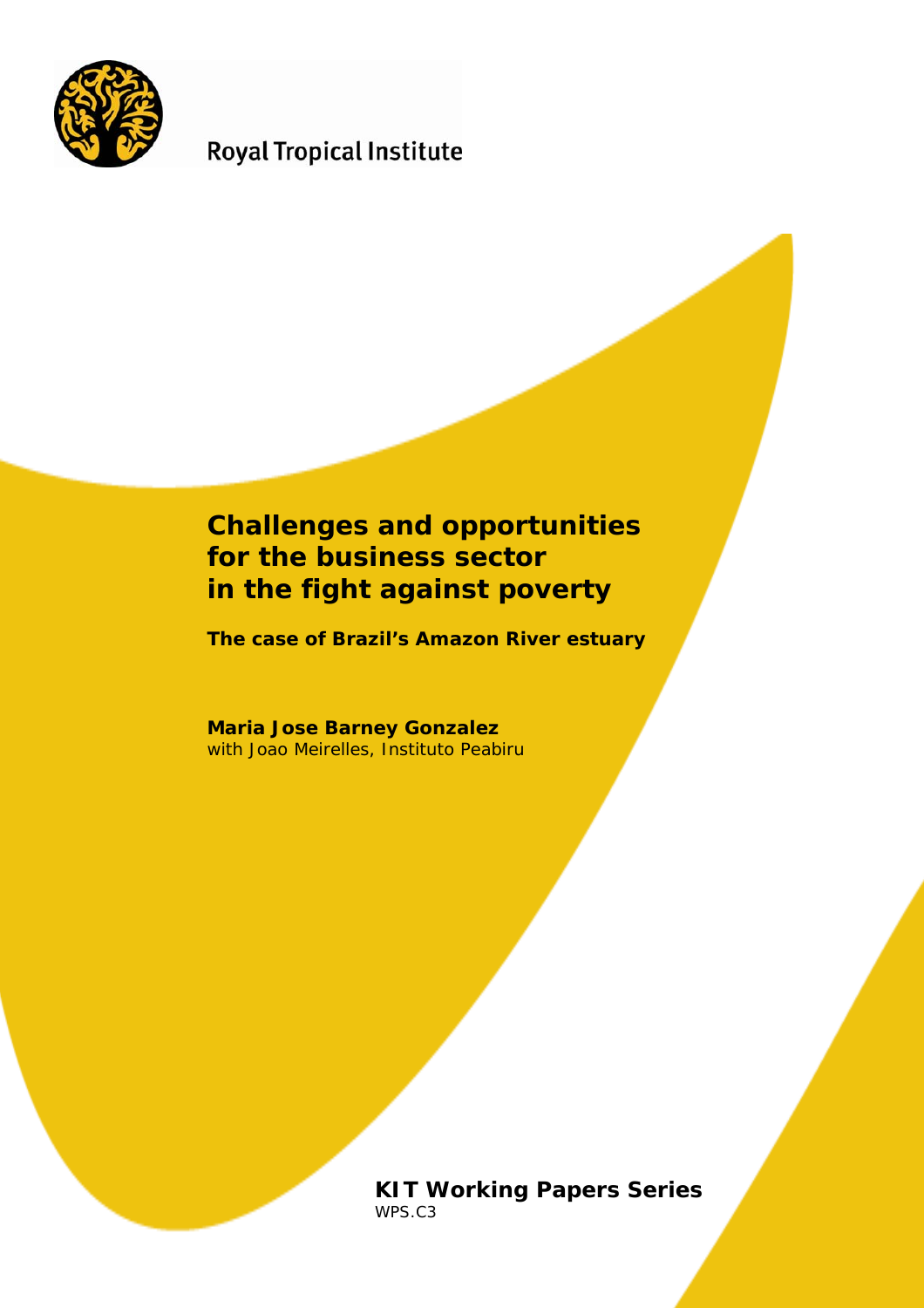#### **KIT Working Papers**

KIT Working Papers cover topical issues in international development. The aim of the series is to share the results of KIT's action research in preliminary form with development practitioners, researchers and policy makers, and encourage discussion and input before final publication. We welcome your feedback.

#### **Copyright**

This work is licensed under a Creative Commons Attribution-Noncommercial-No Derivative Works 3.0 Unported Licence. © Royal Tropical Institute 2008

#### **Correct citation**

Please reference this work as follows:

Barney Gonzalez, M. J. (2008) *Challenges and opportunities for the business sector in the fight against poverty. The case of Brazil's Amazon River estuary.* KIT Working Papers Series C3. Amsterdam: KIT

#### **Contact the author**

Maria Jose Barney Gonzales [m.j.barney.gonzalez@kit.nl](mailto:m.j.barney.gonzalez@kit.nl)

#### **Download**

The paper can be downloaded from [www.kit.nl/workingpapers](http://www.kit.nl/workingpapers)



**Roval Tropical Institute KIT Development Policy & Practice** 

#### **About KIT Development Policy & Practice**

KIT Development Policy & Practice is the Royal Tropical Institute's main department for international development. Our aim is to contribute to reducing poverty and inequality in the world and to support sustainable development. We carry out research and provide advisory services and training on a wide range of development issues, including health, education, social development and gender equity, and sustainable economic development.

Website: [www.kit.nl/development](http://www.kit.nl/development)

#### **Related publications**

Boomsma, M. (2008) Bulletin 372 – *Sustainable procurement from developing countries: Practices and challenges for businesses and support agencies*. Amsterdam: KIT Publishers

Boomsma, M. and M. Arnoldus (2008) *Branding for development*. KIT Working Papers Series C2. Amsterdam: KIT

Peppelenbos, L. (2008) *Pro-poor market development: an approach and quickscan screening tool for pro-poor business propositions*. KIT Working Papers Series C1. Amsterdam: KIT

More KIT publications: [www.kit.nl/publications](http://www.kit.nl/publications)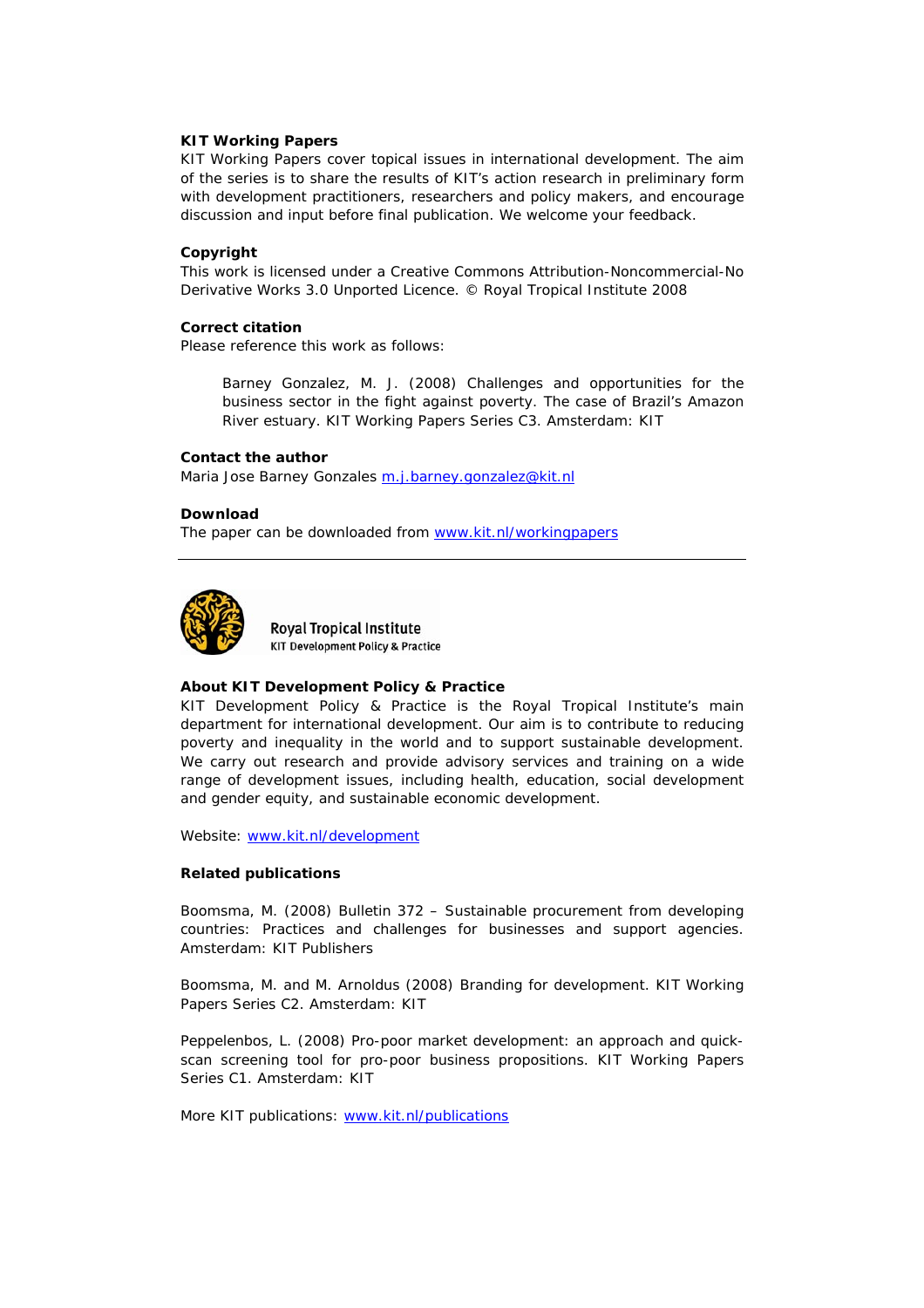# **Table of contents**

| 1            |                                                        |  |  |  |
|--------------|--------------------------------------------------------|--|--|--|
| $\mathbf{2}$ |                                                        |  |  |  |
| 3            | Brazil's challenge in the Estuary of the Amazon River7 |  |  |  |
| 4            | CSR in Brazil and the Estuary of the Amazon River  8   |  |  |  |
| 5            |                                                        |  |  |  |
|              | 5.1                                                    |  |  |  |
|              | 5.2                                                    |  |  |  |
|              | 5.3                                                    |  |  |  |
| 6            | Emerging issues and preliminary conclusions19          |  |  |  |
|              |                                                        |  |  |  |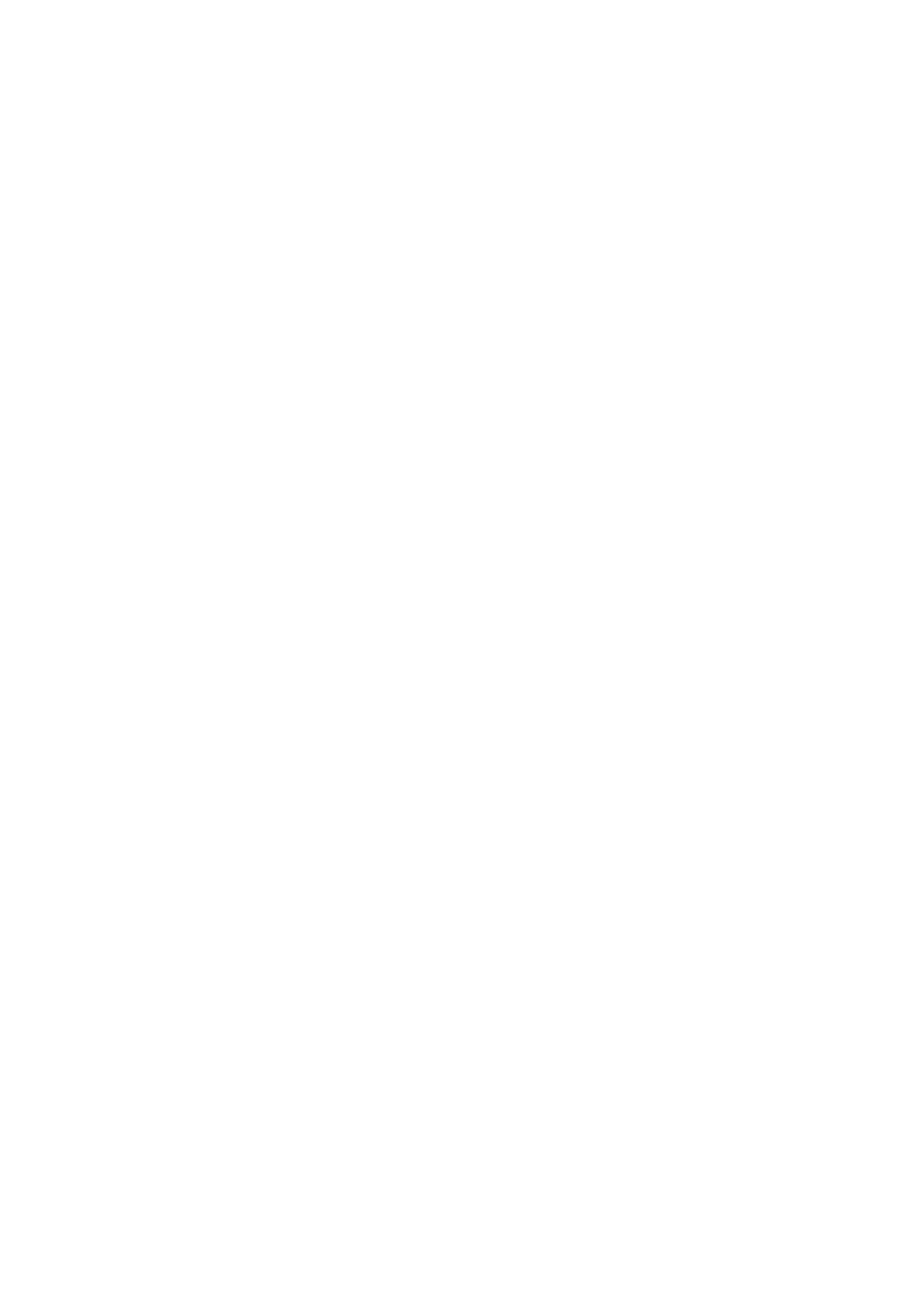## <span id="page-4-0"></span>**Abstract**

This paper explores the actions and strategies of three companies, and the dilemmas and bottlenecks they faced in their attempts to contribute to sustainability and poverty alleviation through business operations in the Amazon River Estuary. The results of the paper are based on three case studies<sup>[1](#page-4-1)</sup> carried out by the Royal Tropical Institute (KIT) using a quick-scan approach, as part of KIT's research into corporate social responsibility from the perspective of social and gender equity.

The responsibility of business to address sustainable development is increasingly in the spotlight. It is regarded by many as an essential element in the search for effective solutions to pervasive social and environmental concerns and the challenges of globalisation. Corporate social responsibility (CSR) is the common umbrella term for business activities that take sustainable development into account - the various social and environmental responsibilities they adopt and how they manage them. CSR has developed into a global strategy that guides the ethics and values of many companies. Such companies also often subscribe to initiatives such as the Millennium Development Goals (MDGs), an aspirational framework which, while drawn up by governments, aims at uniting the efforts of governments, civil society and business to eliminate poverty, achieve social justice and find solutions to the current human and environmental crisis.

The need for CSR arises from the current business paradigm which is dominated by a drive for short-term profit and high levels of competitiveness. Low-income social groups continue to be excluded from the marketplace and its social and economic potential. But competition alone can no longer be used as a licence to ignore environmental devastation and social injustice. Business ventures that erode social and environmental capital put their social license to operate*[2](#page-4-2)* at risk and undermine their own future.

Recognising not only the responsibility but also the necessity, from a business perspective, of operating in a sustainable society, a growing number of companies are engaging in CSR and are testing new sustainability-based<sup>[3](#page-4-3)</sup> business models. Brazilian companies are among them. By adopting CSR policies, these companies are increasingly building their profile around their performance as measured against human rights and environmental standards. They are also finding that implementing CSR makes financial sense.

This paper demonstrates, using empirical evidence, how companies can develop business relationships with excluded groups in order to contribute to poverty alleviation and support people's right to a sustainable livelihood. The paper looks at the strengths and weaknesses of current approaches, documents the questions raised by companies, local governments and civil society and proposes further research to develop strategies and cooperation mechanisms to overcome the weaknesses and address the questions.

This paper begins with an analysis of sustainability and CSR using two distinct frameworks, providing the theoretical basis for the subsequent empirical case studies. Brazil was selected as the region for enquiry because of its unique position as an emerging economy with still-high levels of inequality and poverty, but which is developing new political, social, and economic strategies to generate more equitable development based. While they are still in the minority, Brazil has several pioneering national and international companies that are exploring change in corporate practice, seeking to contribute to the sustainability of the country, narrowing the income gap and competing in global markets.

 $1$  The information contained in the case studies is the result of observation, informal interviews, information available in their web-sites and unpublished documents

 $\frac{2}{3}$  Social license to operate refers to the tacit agreement of stakeholders in society that a specific business operation is legitimate and acceptable.

<span id="page-4-3"></span><span id="page-4-2"></span><span id="page-4-1"></span>and acceptable.<br><sup>3</sup> Many new business models are based on the notion of Triple Bottom Line (people, planet, profit)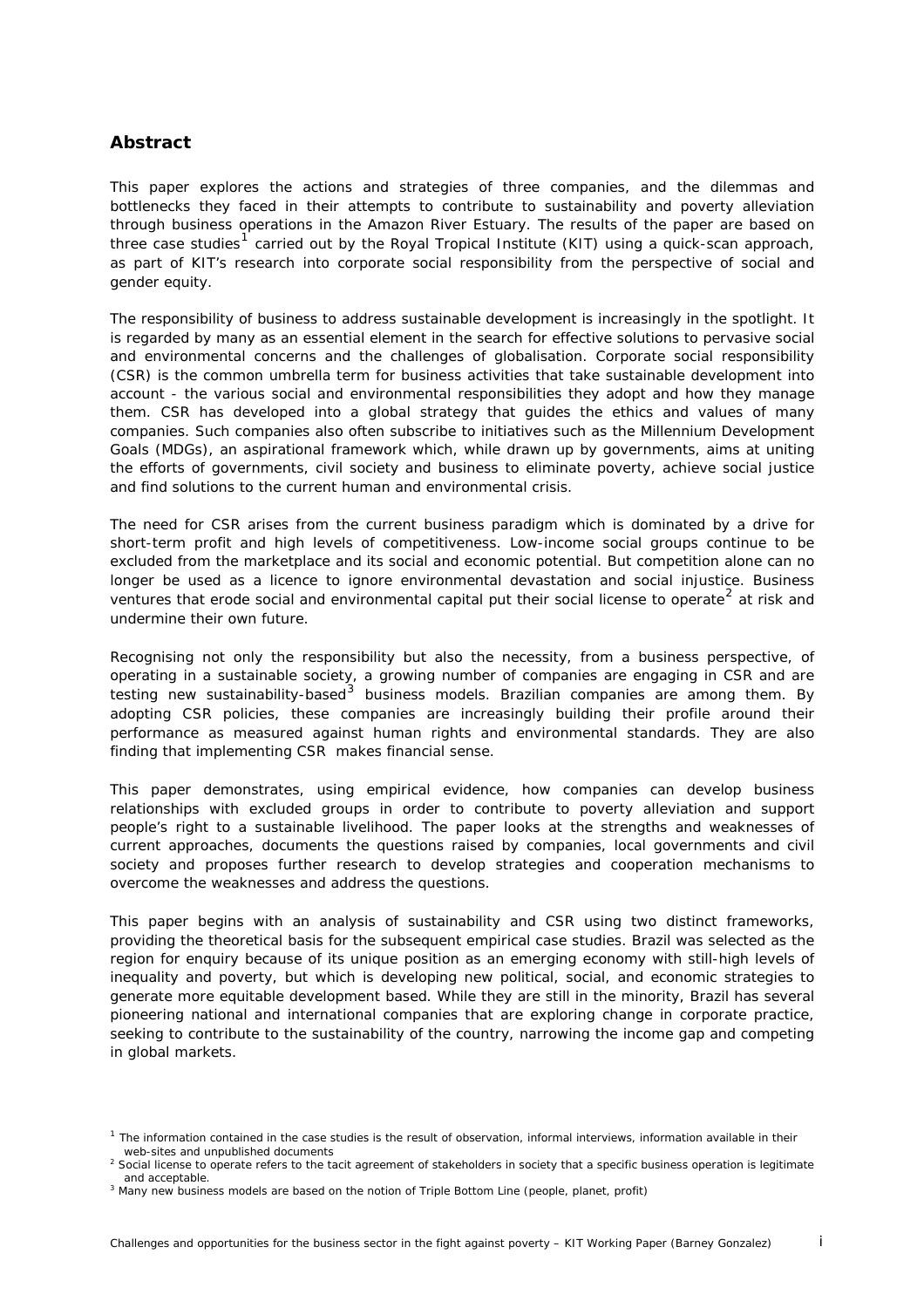The case studies presented in this paper concern three such companies - two Brazilian and one Brazilian/American - with operations in the Estuary of the Amazon River. The three companies all participate in the global market. They are all committed to the MDGs and/or the CSR agenda. They are all seeking to develop strategies that promote social inclusion, environmental responsibility and the development of human capacities while remaining profitable in the increasingly competitive global market in which they operate. They are all searching to develop partnerships with other social actors in order to address the challenges they face and bridge the gaps between the global market and local communities.

**Keywords:** corporate social responsibility, inclusive business, sustainability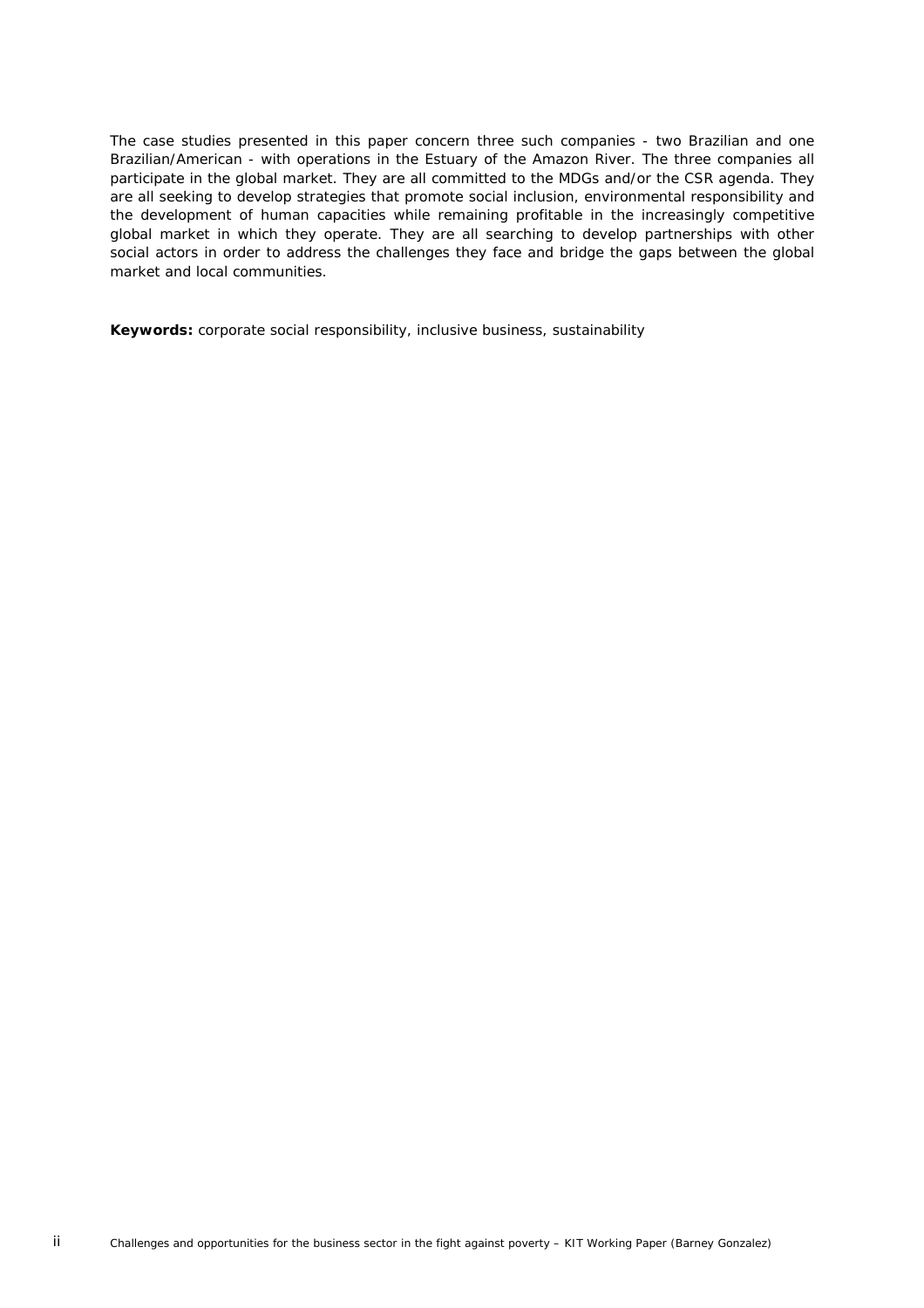# <span id="page-6-0"></span>**1 Introduction**

The current global trends of deepening poverty and increasing environmental degradation resulting from dominant business models should be the concern of all sectors of society. The complexity of sustainable development has demonstrated that governments alone do not have the capacity to solve these challenges: all social actors need to engage, take responsibility, and contribute to finding effective solutions. Consumer and civil society pressure as well as initiatives such as the Millennium Development Goals (MDGs) explicitly stress the need to develop new partnerships between governments, the business sector and civil society organisations to deal with the current human and environmental crisis, eliminate poverty, and achieve social justice.

As companies have begun to engage with their sustainability impacts, a new theory and practice has developed: corporate social responsibility (CSR). So far, companies have had variable success in implementing CSR and moving towards sustainability: some have demonstrated real results but for others, CSR practices remain questionable or tokenistic. As a relatively new field, the literature on CSR is also still developing.

The objective of this paper is to make an empirical study of three companies operating in the Brazil's Amazon River estuary. The study looks at how they are responding to sustainability challenges by adopting CSR policies and developing partnerships with government and civil society sectors. To complement the empirical data, two dominant CSR theories are critiqued. We then apply the analysis to each of the three companies to see how they engage in pro-poor strategies and what challenges they face when implementing them. Based on the conclusions, we make recommendations about how companies and development agencies can bridge the gaps between the two approaches and how cooperation can be established in such a way that companies can achieve their profit-making targets and development actors can make sure that social protection mechanisms exist that protect the interests of vulnerable groups. This paper also aims to outline areas for further research.

Data for this paper were collected during informal interviews with company staff and/or visits to communities where they operate. A quick-scan approach was used to gain insight into the strengths and weaknesses of the companies' relationships with communities, to look at the challenges and to define potential partnerships to address these challenges among businesses, public sector and civil society actors. The quick scan was executed in the Amazon Estuary in October 2006, followed by visits in 2007.

Other data were gathered through observations during field visits, publicly available information and sometimes unpublished documents. As further research with these partners is likely, the companies were informed of the paper and a final draft was forwarded to them for feedback. Two of them responded positively to the approach and the issues raised, and have engaged in a new process that they hope will help to answer some of the questions raised in this paper. We are still waiting for comments from the third company.

## **Research location**

The Brazilian Amazon is a useful site of study because of the environmental importance of the Amazon and the global consequences of its rapid destruction. Brazil's emerging economy, with its high levels of inequality and poverty, present a major challenge to those operating in the area. At the same time, social and environmental pressures in Brazil are giving rise to new political, social and economic strategies. Companies and related institutions are searching to build a new economy – the so-called *Novo Mercado* – to help generate more equitable development in Brazil. Despite the need for urgent action that the environmental and political situation in Brazil requires, only a few companies operating in the Amazon are concerned with sustainability and social responsibility. Just a handful of organisations put CSR principles at the core of their business values. Building partnerships with these companies in order to share knowledge and expertise and learn from their practice will ultimately build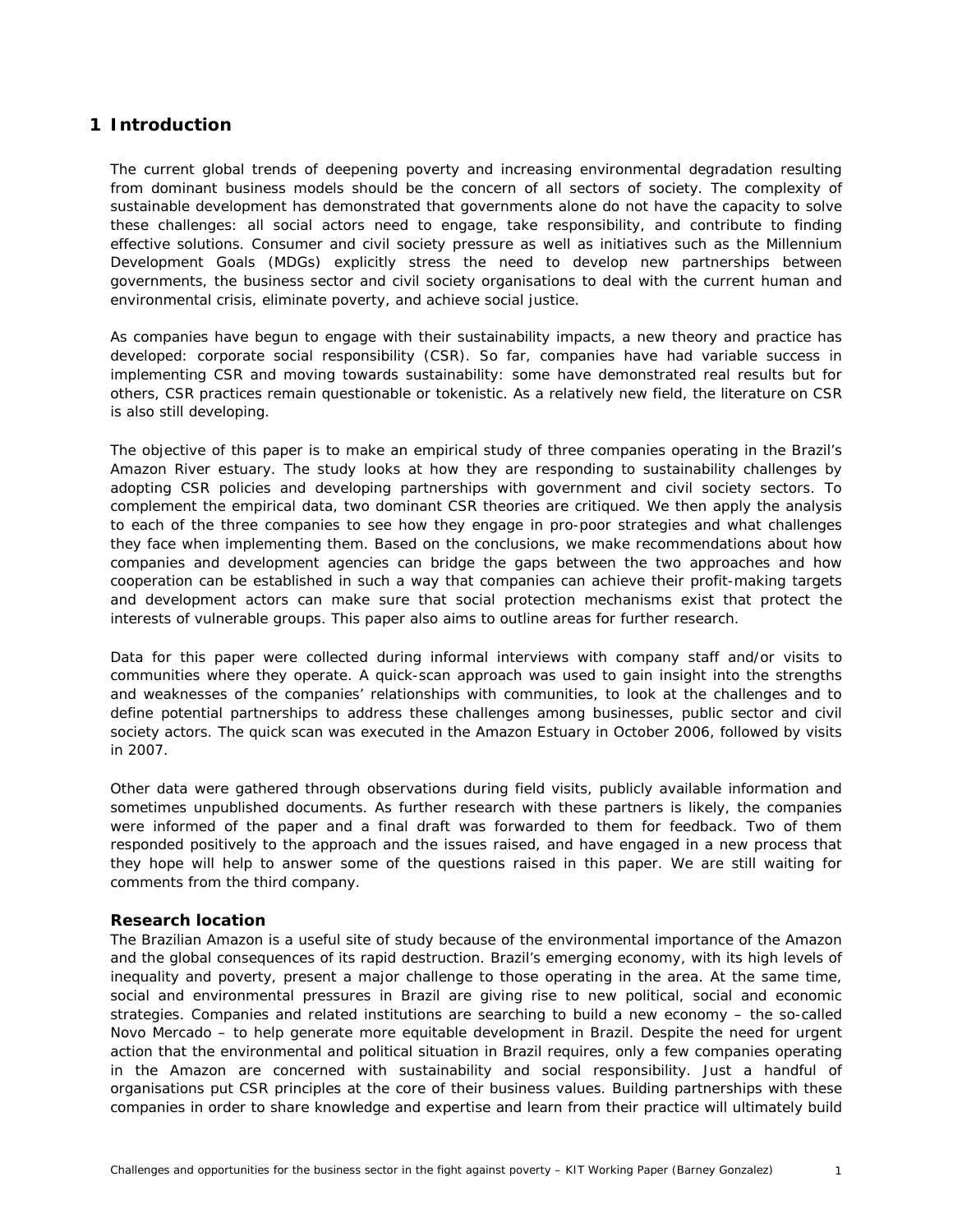the capacity of other organisations and sectors of society to address the environmental and social justice problems in the region.

The next section of this report presents a theoretical discussion of sustainability and CSR approaches. Section 3 presents the Brazilian context and Section 4 outlines the challenges of CSR in the Amazon Estuary. Section 5 introduces the three case studies and analyses the companies' strategies and activities, and the dilemmas and challenges they faced when implementing CSR policies. Having presented the empirical data, the paper concludes by returning to the CSR theory and presenting an analytical synopsis of the principal issues faced by the companies and the communities. The final section provides recommendations for further research.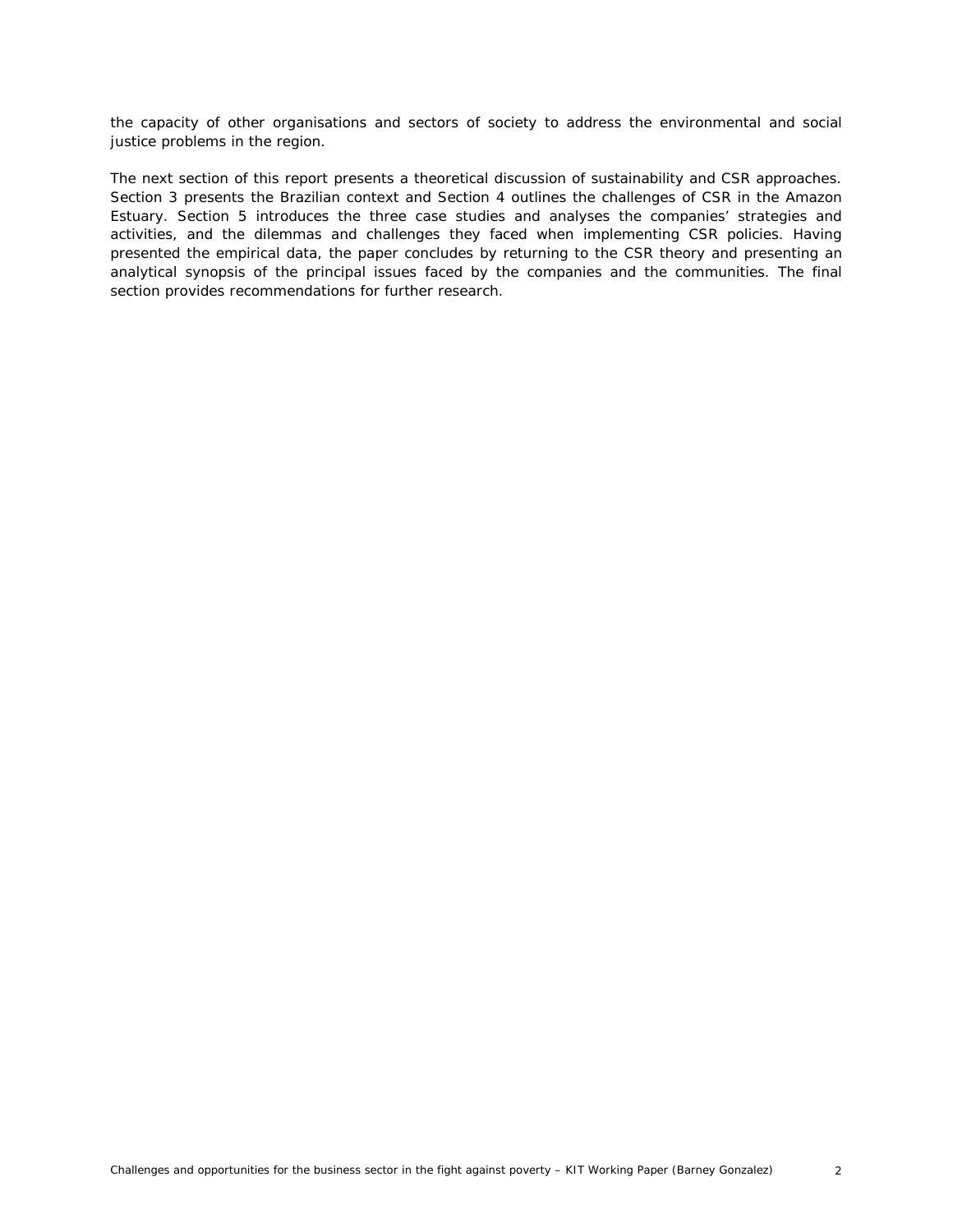# <span id="page-8-1"></span><span id="page-8-0"></span>**2 Sustainability: the global challenge**

*"Sustainability is the principle of ensuring that our actions today do not limit the range of economic, social and environmental options open to future generations"* 

*John Elkington, 1998* 

Deepening poverty, increased income disparity, increasing social conflicts, environmental degradation and climate change are some of the effects emerging from the complex interaction of economic policies, current business models, rapid economic growth and technological progress of the 21<sup>st</sup> century.

As well as reaping significant environmental effects, globalisation also transformed the economic paradigm for the business sector. For the benefit of a few organisations, globalisation initially meant that enterprises could seek short-term economic gains through rapid economic growth and high levels of competitiveness. However, competition cannot be a license for business to ignore environmental devastation and social justice issues. The benefits of spiralling economic growth with disregard for the environment are now reversing and changing the business paradigm again: businesses need stable markets for their own success, which depend on many factors such as consumer preferences, trust, environmental issues, health issues, the availability of raw materials such as oil, and other issues which haven't been taken into account much by companies. Accordingly, businesses are adopting corporate social responsibility (CSR) policies for their own benefit as well as that of the context in which they operate.

CSR is closely linked to principles of sustainable development. The concept refers to organisations' (especially companies'), social and environmental responsibilities and generally assumes a voluntary approach beyond legal requirements. CSR is an emerging phenomenon in the global, and Brazilian, business sector. For Porter and Kramer (2006, p1), *'*CSR has emerged as an inescapable priority for business leaders in every country'. CSR is seen simultaneously as a moral obligation, a matter of long-term sustainability, reputation and a licence to operate<sup>[4](#page-8-1)</sup> (Porter and Kramer, 2006). Ivar Kolstad from the CHR Michelsen Institute, goes on to question the fundamental principle of free market capitalism, as expressed in Milton Friedman's view that business should only be concerned with the returns for its shareholders, by arguing that company profit maximization is a non starter from an ethical point of view as self-interest is not ethically defensible. In particular, self-interest can not be the only guide for corporate conduct given the current situation of deepening poverty, climate change and conflict. He argues that "CSR policies have to be used to further other ends than profit maximization" (Kolstad, 2006). And, that companies implementing corporate responsibility just to promote profits are "just being profit minded, not responsible" (*ibid*). However, the interesting issue here is how to bring social issues and business objectives together in one approach called CSR? And to study the linkages between development agencies and companies, in which the balance between the two objectives is being sought for.

Others argue that the business sector, independent of the size of the enterprise, can not afford to sideline the social and environmental circumstances in which their activities are developing; not only for ethical reasons but also for risks related to competitiveness, reputation, and brand value. Increasingly, companies' own market value and access to markets and capital, depends on their reputation, as shaped by media profiles and the trust of the public, consumers and investors.

<sup>&</sup>lt;sup>4</sup> Licence to operate refers to the tacit agreement of stakeholders in the market and society that a specific business operation is legitimate and acceptable. A license to operate is related to companies' duty to take responsibility for its externalities and risk for its shareholders. It is considered fundamental to business' success and is both a significant factor in brand value and in the cost of capital. Some see the licence to operate as a framework for sustainable performance, which includes areas such as labour standards, company governance, social responsibility and environmental issues in the location where the company is making their profits.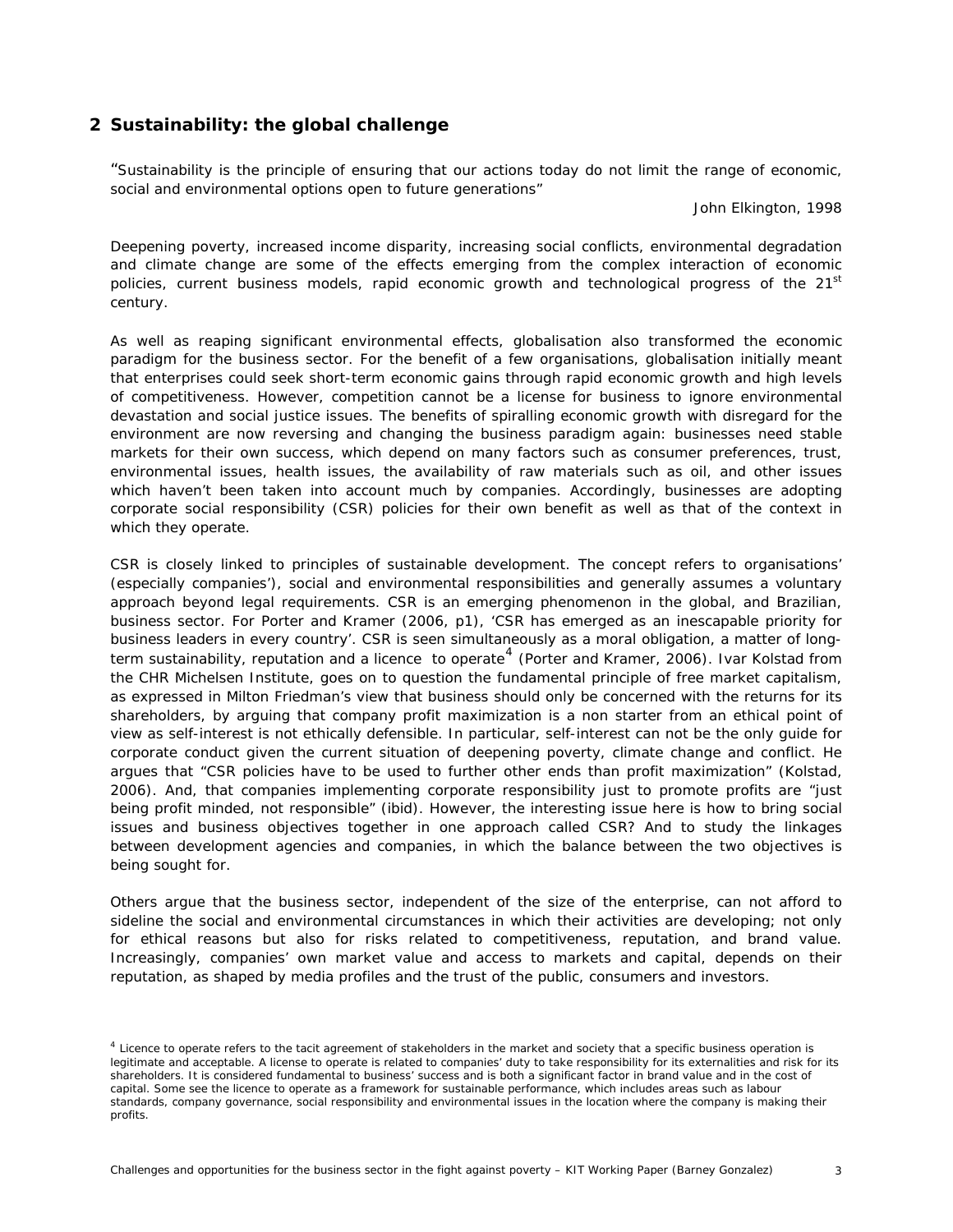<span id="page-9-0"></span>John Elkington, in his seminal book *Cannibal with Forks (1997)*, predicted that companies would have to find a new business model that embraces, in their actions and investments, the triple bottom line of sustainability: People, Planet and Profit. More and more companies are facing demands from stock markets' sustainability indexes<sup>[5](#page-9-0)</sup>, investors, NGOs, consumers and employees to transparently report on their sustainability performance. This is increasingly pushing companies to construct their identity based on their performance against human rights and environmental standards. Sustainability reporting has emerged largely as a voluntary activity that intends to provide an objective account of economic, social and environmental performance of an organisation at the same level of companies' traditional financial reports.

Critics, however, argue that CSR policies and sustainability reporting are insincere and are used as an instrument to deliver value to shareholders, or as a response to public pressure when asked to be accountable for the impact of their operations. They argue the voluntary approach of CSR allows companies to determine their own standard of behaviour and compliance. The lack of accountability mechanisms allows companies to interpret their responsibilities from the perspective of risk management and self-interest. Firms can choose to avoid addressing the social and environmental consequences of the operations that are not an immediate threat to their financial bottom line (Glover, 2007).

This is criticised as an insincere effort to address their responsibilities as social actors. Others are critical of companies using flagship projects for public relation purposes in their sustainability reports; this is seen as a tokenistic approach to sustainable development and a way to avoid measuring the real impact of the company's routine operations (Glover, 2007*)*.

Despite its critics, CSR policies offer an opportunity to hold companies to account and to work in partnership with sincere companies to develop strategies to address the impact of economic growth. The development of public-private partnerships is encouraged by the argument that companies' dynamism, capabilities, and resources make them important players in achieving sustainable development (Glover, 2007). The potential role of CSR policies is increasingly recognized by international development agencies, where CSR is considered a valuable instrument for business sector engagement in sustainable development that encourages best practice and good corporate citizenship. There are a plethora of emerging international initiatives, such Millennium Development Goals (MDGs) and the Global Compact (GC), which represent the UN's call for a bigger private sector engagement as part of the solutions to the challenges posed by the impact of globalisation.

Although the change in business attitude is still in its early stages, its evolution has evolved from philanthropy and is now evidenced, for example, by the growth in the number of companies that use the GRI's Sustainability Reporting Guidelines and have signed up to the UN's Global Compact principles<sup>[6](#page-9-0)</sup> (now nearly 3000 companies from industrialised as well as developing countries).

The business sector increasingly knows it has a responsibility to be part of the solution to sustainable development. The more critical questions seem to lie in '*how to'*: *how to contribute, how to engage? how to measure the social and environmental impacts of the operations and at the same time continue to have a strong position in the market?* How to fully integrate CSR strategies throughout the company? How to change the organisational culture into a "responsible" one, getting away from the one-off projects?

In this paper, we will compare the applicability of two distinct CSR theories as an analytical framework for assessing the social and environmental effects of the companies in our case studies. The theories are Prahalad and Hart's *The Fortune at the Bottom of the Pyramid*, a market lead approach currently

<sup>5</sup> For example, the Dow Jones Sustainability Index and FTSE4Good Index

<sup>&</sup>lt;sup>6</sup> Launched in 1999, the UN-Global Compact seeks to promote responsible corporate citizenship through its ten universal principles covering areas such as human rights, labour standards, environment and anti-corruption.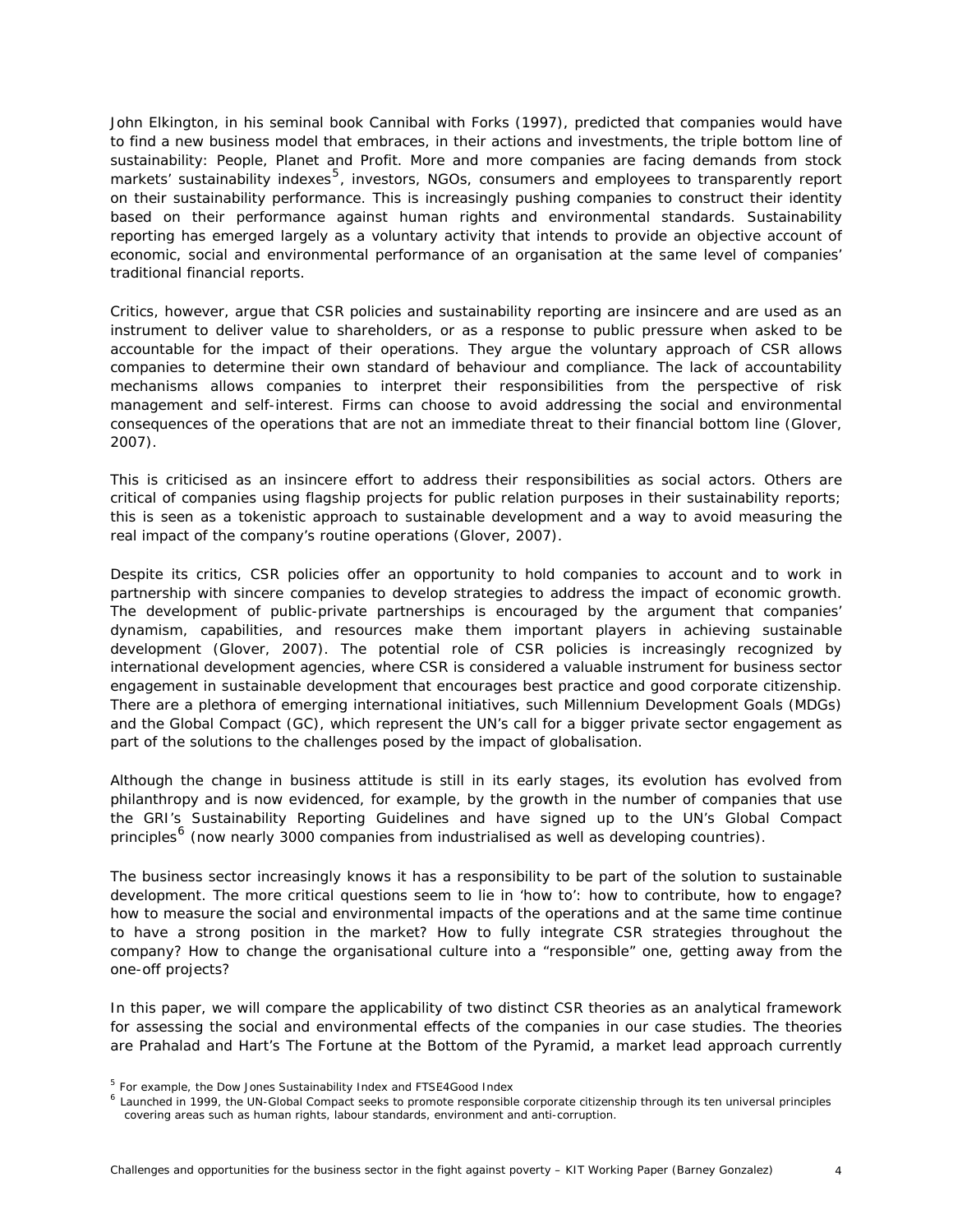<span id="page-10-0"></span>gaining momentum in the business sector; and Porter and Kramer's *The Link Between Competitive Advantage and Corporate Social Responsibility*, which proposes an approach that looks at companies value chain social impact from the perspective of their competitive advantage.

C. K. Prahalad and Stuart Hart, in their first article on the Fortune at the Bottom of the Pyramid<sup>[7](#page-10-0)</sup>, proposed the market place should be used as a mechanism for companies to engage with the poor, and thereby contribute to narrowing the gap between rich and poor and lift people out of poverty. They argue that groups at the bottom of the pyramid (*aspiring poor)* are excluded from the potential benefits of globalisation and are living in poverty. Prahalad and Hart propose that the aspiring poor – some four billion people - embody a large potential market, which offers enormous business opportunities as well as challenges to companies.

Importantly, Prahalad and Hart's argue that investing in market activities at the bottom of the pyramid based on an approach of inclusive capitalism and partnership will lift billions of people out of poverty. Key drivers in the envisaged change process are: creating buying power (e.g. access to credit, increasing earnings); shaping aspirations (e.g. sustainable product innovations); improving access (e.g. products and markets) and tailoring local solutions. Their thesis is increasingly gaining currency in the business sector.

*The Bottom of the Pyramid* approach is principally market oriented and focuses more on companies' growth than on understanding the impact of companies operations on society. The concept approaches those living in poverty as objects rather than actors. This framework is not concerned with the impact that companies operations have on their stakeholders. Poor people just become consumers and their potential as producers is not necessarily enhanced by increased consumption, which would likely pose a threat to their livelihoods. Trading with socially and economically excluded groups in this manner requires companies to undergo profound changes in the way they operate. A major shift in companies' business paradigm would be required to include the bottom of the pyramid in their operations. For example, radical innovations in technologies, products, distribution strategies, and new business models would be required.

Under this scenario, companies' existing power would undoubtedly increase. The impact of this increased power can worsen the current situation of inequality and powerlessness existing at the bottom of the pyramid. One has to ask: *Are companies prepared to change drastically in order to include and to benefit the bottom of the pyramid? Are companies prepared to develop gender sensitive approaches in the development of the bottom of the pyramid markets? Are companies ready to make – short-term - trade-offs between the social and profit objectives? If so, what form would those trade-off take and who will benefit most*? *What would be implications of this trade-off for women and for men? Will companies be prepared to share power and responsibilities on a more equal basis?* 

In contrast to Prahalad and Hart's theories, and bringing us to our second CSR theory we are critiquing, is Porter and Kramer's 2006 thesis *The Link Between Competitive Advantage and Corporate Social Responsibility.* Their theory proposes that CSR must be rooted in the interdependent relationship between companies and society, rather than in the tensions between them. To identify these points of intersection (and its positive and negative effects), they suggest an approach that integrates social considerations into core operations and strategy. Their approach includes:

– *The value chain's social impact (inside-out linkages)*. This means mapping the social impact of the company's activities on the value chain. Mapping would identify the positive or negative social impacts of the companies operations on their stakeholders, while taking into account that these impacts can vary with location or change over time e.g. impact on women as compared to men, or anticipating social effects of tomorrow. Such analysis provides space to address questions such as:

 $7$  Prahalad published a book developing further the initial thesis of this article.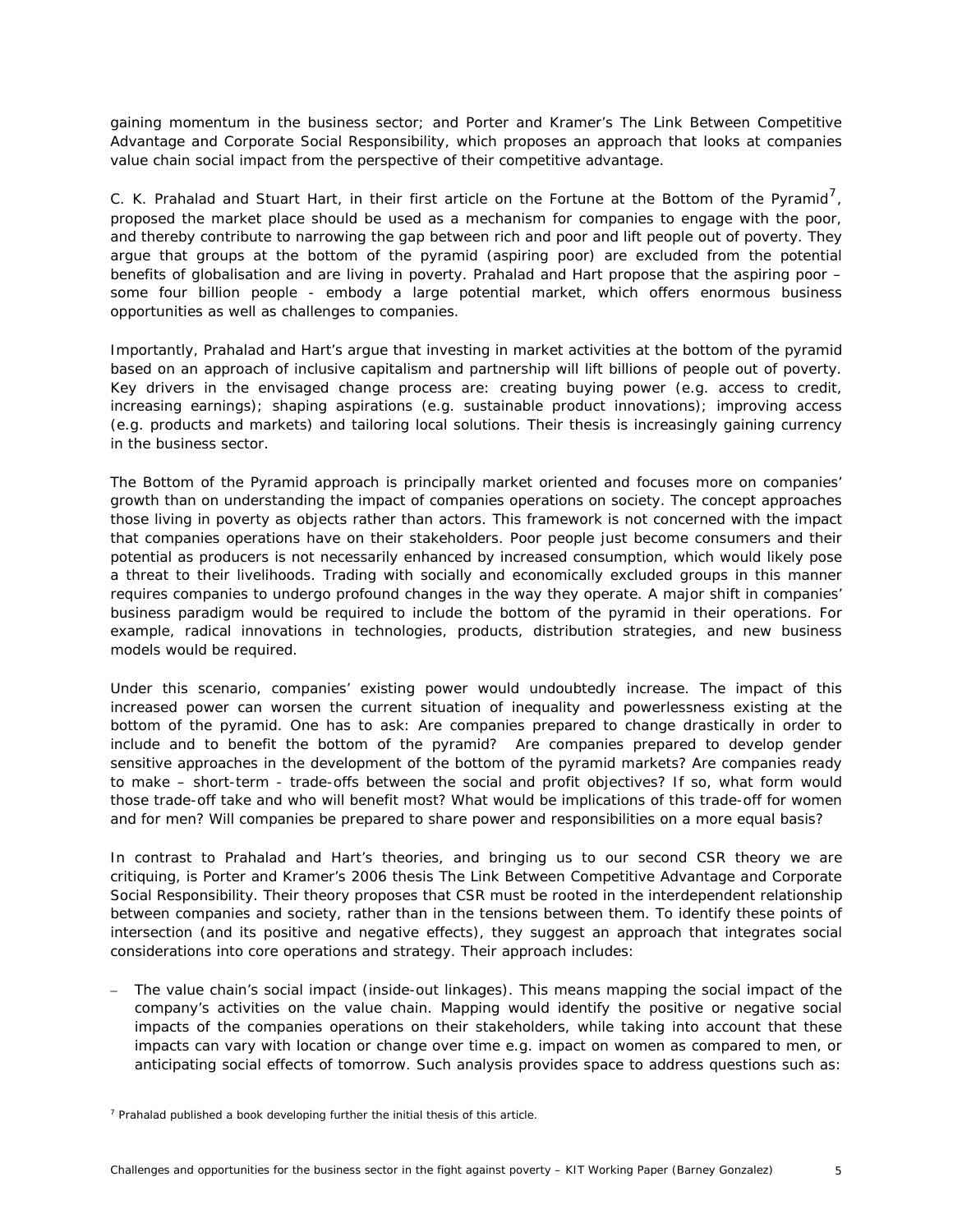<span id="page-11-0"></span>*Do companies' CSR policies and strategies address gender equity and equal opportunities? Do companies consider women and men as separate stakeholders? What are the implications of the company's strategies on women as compared to men?* 

- *Social dimension of competitive context* (*outside-in linkages*). Mapping the external social factors affecting the company's ability to operate; quantity and quality of available business inputs (e.g. human resources, infrastructure, transport); rules, policies and incentives that govern competition; size and sophistication of local demand (e.g. product standards, consumer rights); local availability of supporting industries (e.g. service providers).
- *Making choices.* Selecting and ranking social issues that create shared value and benefit for society and business, based on the above categories for each of the business units*.*
- *Creating a corporate social agenda.* From mitigating harm to advancing social conditions by reinforcing corporate strategy. Seeking to create opportunities to achieve social and economic benefits simultaneously and make a real difference to society.
- *Integrating inside-out and outside-in.* Addressing social issues by integrating the inside-out and outside-in linkages can achieve greater impact when fully integrated into the day to day operations of the company.

Porter's and Kramer approach offers a framework for an in-depth analysis of the interdependence between companies and society and for exploring companies' challenges and opportunities in relation to poverty alleviation. Their framework also offers the possibility of developing a gender analysis, socio-economic and environmental<sup>[8](#page-11-0)</sup> indicators to measure the company's impact on stakeholder and vice-versa; and a process to identify and integrate strategies into companies' operations. The sophisticated analysis offered by Porter and Kramer is differentiated by Prahalad and Hart's proposal, which is singularly focused on increasing market involvement of the poor as consumers, and does not offer significant space to understand the impact of companies operations on society.

Brazil is an emerging economy that faces tremendous poverty and environmental challenges. To understand how companies are responding to these challenges, the next section uses these two dominant frameworks to analyse how these companies are integrating CSR into their business. For context, we begin with an introduction to CSR in the region, and then move to the case studies, which provide further insight into how the business sector is using CSR policies as a competitive edge to enter the global markets, and as a solution to socio-economic inequalities.

<sup>&</sup>lt;sup>8</sup> Although the approach does not explicitly mention environmental issues, this could easily be integrated.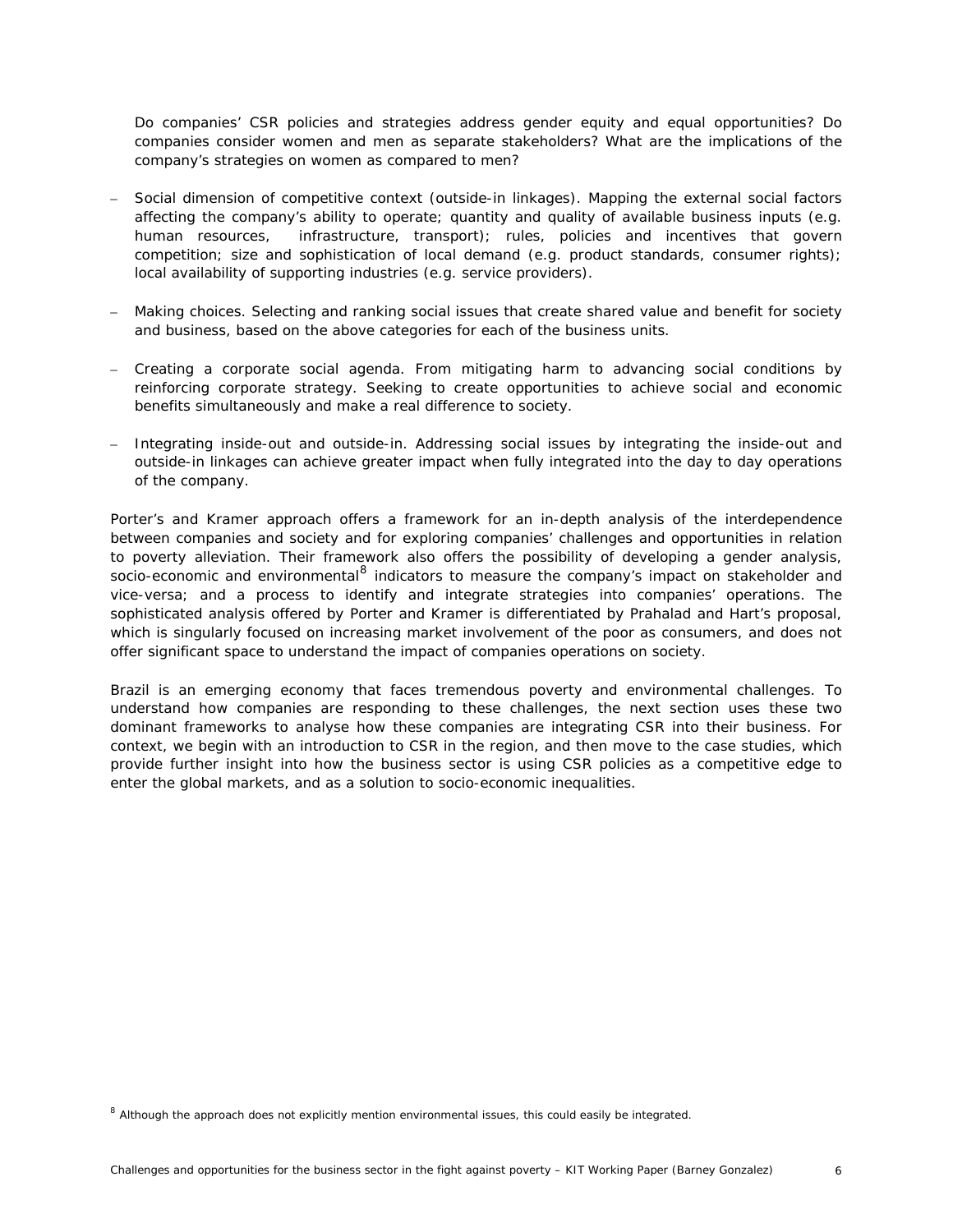# <span id="page-12-0"></span>**3 Brazil's challenge in the Estuary of the Amazon River**

Brazil is an emerging economy characterised by high levels of poverty, and high levels of inequality. The richest 10% of the population accounts for 57.8% of the national income while the poorest 20% benefit from only 2.6% of the national income.

Overall, Brazil's Human Development Index is 0.792 (ranking 69 out of 177 countries). The North and North East are the poorest regions in the country with HDI below 0.57 (HDR-2006). The Estuary of the Brazilian Amazon River presents an extreme case, not only of deep poverty but also of increasing devastation of the world's largest tropical forest. Pará and Amapá the states of the Estuary are among the poorest in Northern Brazil, some of their towns and rural areas are among those where the HDI can be as low as 0.45. This contrasts to Southern states, where the average HDI is 0.78.

Local governments in the Amazon Estuary increasingly show less capacity to invest in social programmes, in spite of the federal poverty programme "Fome Zero". Even if they do invest, their services often lack quality and effectiveness. The region has suffered so many years of neglect from the federal government that these programmes are only scratching the surface of existing socioeconomic problems. Corruption is high, education is low and governance is almost non-existent, making the strategy of devolution of responsibilities on investment and service provision to the local government a lost opportunity.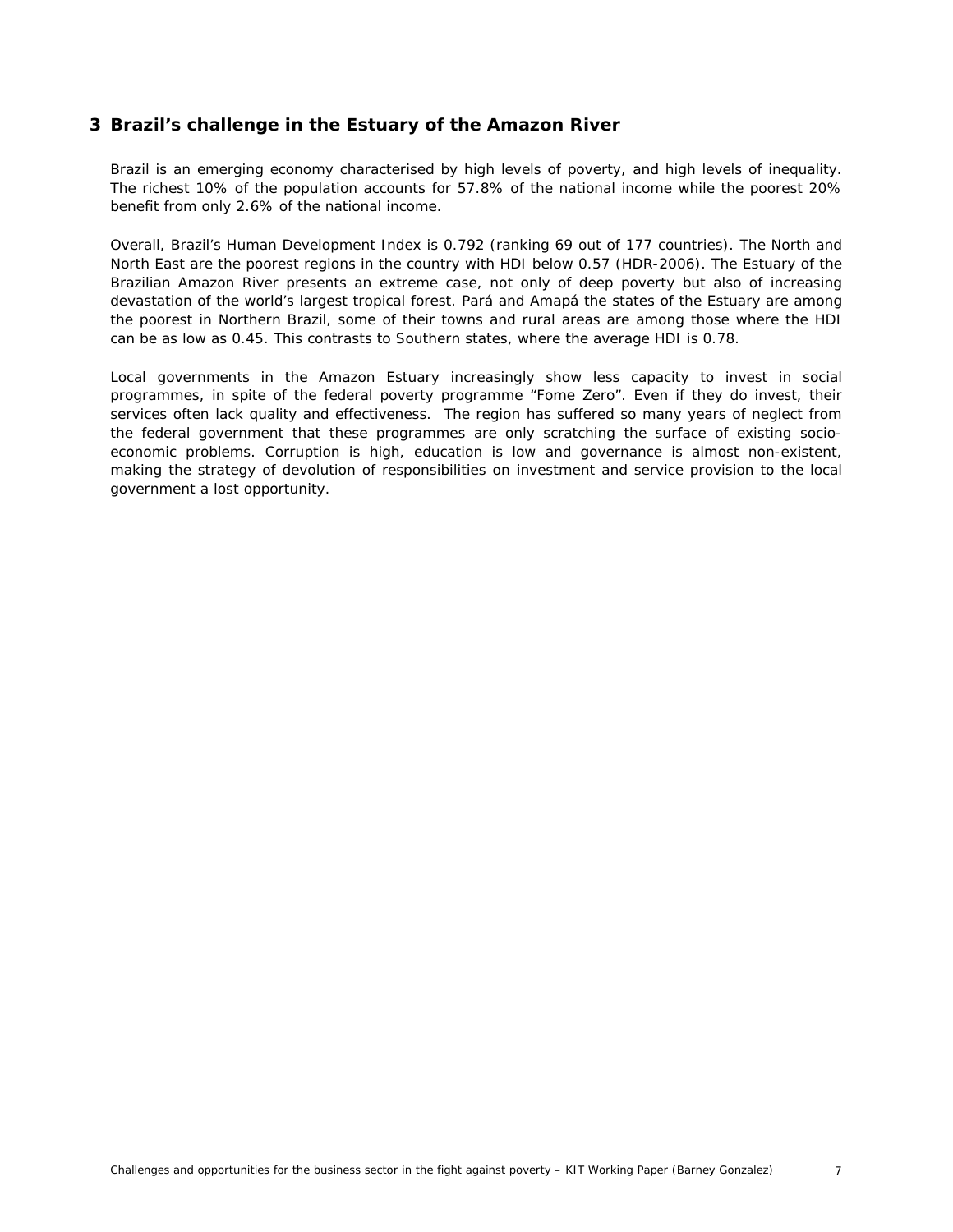# <span id="page-13-0"></span>**4 CSR in Brazil and the Estuary of the Amazon River**

Brazil's social and environmental pressures are giving rise to new political, social, and economic strategies. Different social and political actors seem to agree that the business sector is important to the country's struggle against poverty, and corruption.

In the late 1990's, various organisations linked to the business sector started to focus on private sector ethics and social responsibility as a way of finding a competitive edge in the global market and to generate more equitable development in Brazil. Searching for a new business model to tackle the deficiencies of the economic the concept the so called *Novo Mercado* was launched, in 2001, by the São Paulo Stock Exchange - BOVESPA. In an interview, José Luiz Osório, the former chair of Brazil Securities and Exchange Commission (CVM), explained *"In the case of Brazil, there is no alternative*  path other than best practice in corporate governance...it is precisely because of our current *deficiencies that we need more transparency, more credibility, more accountability"*. BOVESPA, the main exchange in Latin America, was also the first stock exchange to sign to the UN Global Compact.

The *Novo Mercado* is a "listing segment designed for shares issued by companies that voluntarily undertake to abide by corporate governance and transparency requirements" (BOVESPA). Companies listed in the *Novo Mercado* have to abide by additional obligations called "*good practices of corporate governance*", which have incremental levels of voluntary disclosure. This requirement is more robust than current legislation in Brazil. Corporate governance is considered as the right path for raising capital and to compete in the global market. Natura, the subject of one of our case studies, was amongst the initial handful of companies to first list in the *Novo Mercado*.

BOVESPA also launched a corporate sustainability index in December 2005 to identify companies with economic, financial, social and environmental excellence. Although voluntary, companies have shown considerable interest in being listed on the index (UNDP-KPMG, 2006). BOVESPA sees citizen's social and political inclusion as essential for a sustainable society and states. And, it is committed to human rights, labour standards, environment and anti-corruption; the four areas of the principles of the UN Global Compact.

Brazil now has a number of pioneering national and international companies that are changing corporate practice to contribute to the sustainability of the country, and to narrow the income gap, whilst also competing in global markets. However, there are only a few companies that are trying to contribute to the solution of the specific problems of the Estuary of the Amazon River. Those that do are facing dilemmas and challenges of various kinds but seem to be determined to find solutions. Among these are our three company case studies: Natura, Agropalma and Sambazon.

Finally, for all those operating in the region, the "Amazon's culture" seems to be a considerable challenge. Culture can be an excuse to establish criteria to define the boundaries between inclusion and exclusion. It can also be a way of legitimising hierarchies. The complexity of the current reality in the region and its many social, environmental and economic variables and interconnections cannot be addressed by any sector of society on its own. Partnerships to share knowledge and coordinate action are considered essential for facing up to the problems endured by the region.

As we have seen, Brazil and particularly in the north, is facing pressing socio-economic and environmental issues, with some sectors of society actively searching to find solutions. In the next section, we present three case studies that describe how companies are seeking to contribute and be part of the solution to these socio-economic and environmental challenges. Natura and Agropalma are Brazilian companies and are listed in the *Novo Mercado*. The third case study, Sambazon, is a fairly new, Brazilian-American based company with operations in the Amapá state.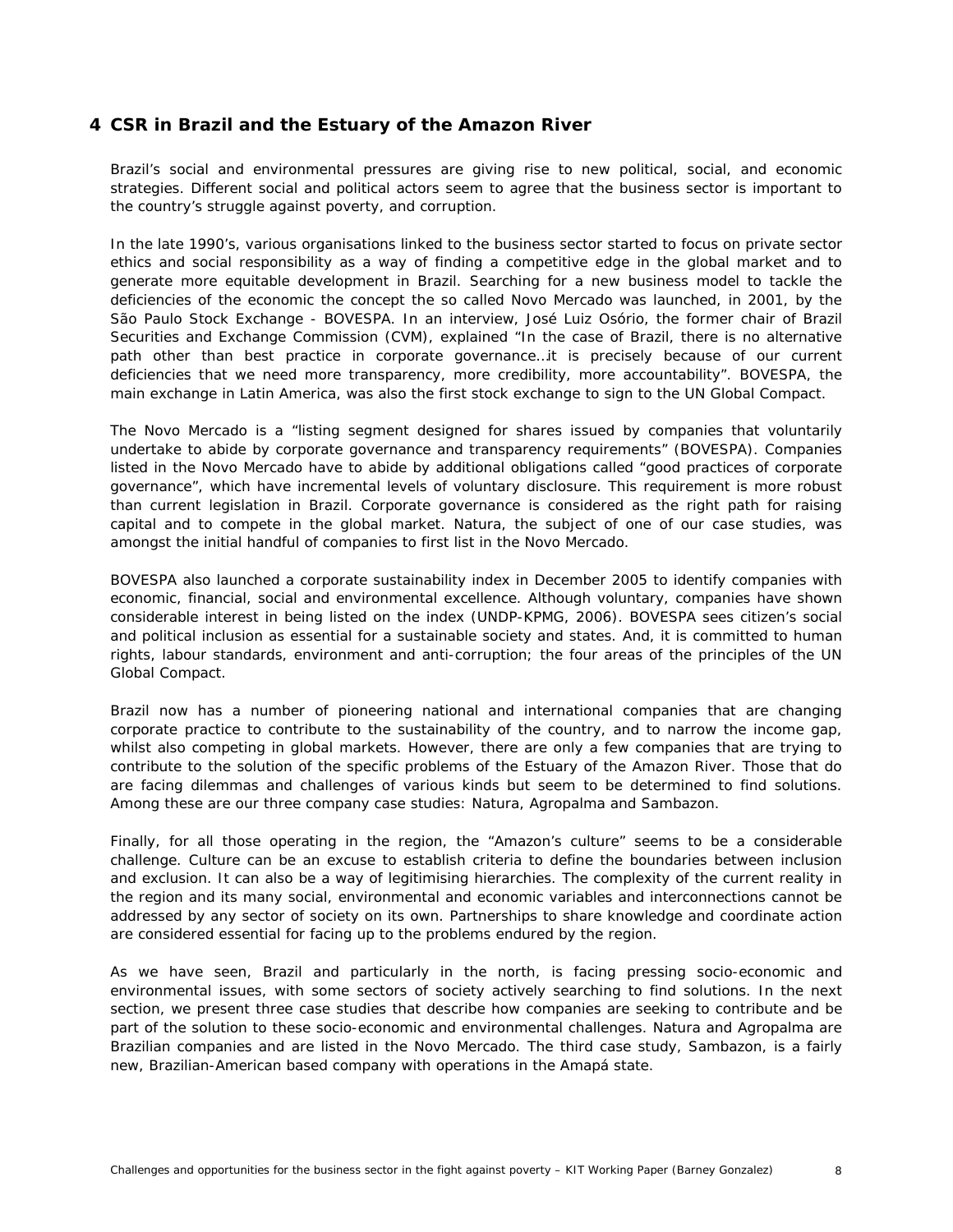# <span id="page-14-1"></span><span id="page-14-0"></span>**5 Case studies**

The following three case studies describe some actions, dilemmas and challenges of the three companies (Natura, Agropalma and Sambazon – all of whom position CSR as core to their operations) as they operate in fragile socio-economic and environmental conditions in the Pará and Amapá states.

As already mentioned, data to build the case studies to follow, were mainly gathered during visits to communities where the companies operate or intent to operate like in the case of Natura and Sambazon, observations, publicly available information, unpublished documents and informal interviews. The interviews were held with the companies' manager(s) and other staff as well as with some community leaders and beneficiaries

## **5.1 Natura**

| Company | Company profile                                                                                                                                                                                                                                                         | Case study analyses                                                                                                                                                                                                                        |
|---------|-------------------------------------------------------------------------------------------------------------------------------------------------------------------------------------------------------------------------------------------------------------------------|--------------------------------------------------------------------------------------------------------------------------------------------------------------------------------------------------------------------------------------------|
| Natura  | Brazilian company,<br>now<br>an<br>international company<br>Stock market company<br>Produces cosmetics.<br>Well established.<br>Has legacy of strong CSR policies<br>٠<br>Door-to-door sales involves 750k<br>٠<br>saleswomen in Brazil and Latin<br>American countries | with<br>Company's relationship<br>$\bullet$<br>producers.<br>Producers are part of extensive<br>$\bullet$<br>production chain of biodiversity<br>exploitation that provides raw<br>material which is used as base for<br>to consumer good. |

This case study explores the impact of Natura's **business relationship with the producers** from a village nearby Belém do Pará.

Natura is a cosmetics company known in Brazil for its leading role in championing social responsibility. The company's ecological and social ethics are considered by the company both the right way to operate responsibly and an essential component to the company's brand.

Natura has a track record of over 36 years in its consumer goods market. It is a fast growing company, trading currently at more than US\$ 1 billion a year, and is listed in BOVESPA. The company retails in various Latin American countries, in a European country, and currently is pursuing ambitious international expansion plans. Recognising the interdependence between the company and society, it is Natura's philosophy that a company is a set of relationships and that a company needs to take care of these relationships and improve them via respect, transparency and by sharing values and passions. Natura states its commitment to sustainability and the creation of a development model that combines economic prosperity, social justice and environmental conservation<sup>[9](#page-14-1)</sup>. The company is continuously looking to innovate, learn and improve its social and environmental performance, guided by the principles of sustainable development. As part of its CSR policies, the company is trying to source around 10% of raw materials from rural community groups in a sustainable way. This could be dismissed as a tokenistic activity, as the 90% is still sourced from larger producers. However, dealing with small producers seems to be a demanding activity for the company. The company is developing sustainable livelihood indicators to measure its impact on the communities where they have a business relationship.

Natura's has been exploring the potential of the Amazon's biodiversity as a source of raw materials to develop new cosmetic products. In partnership with other companies, such as Givaudan-Roure

<sup>9</sup> Natura's Annual Report 2004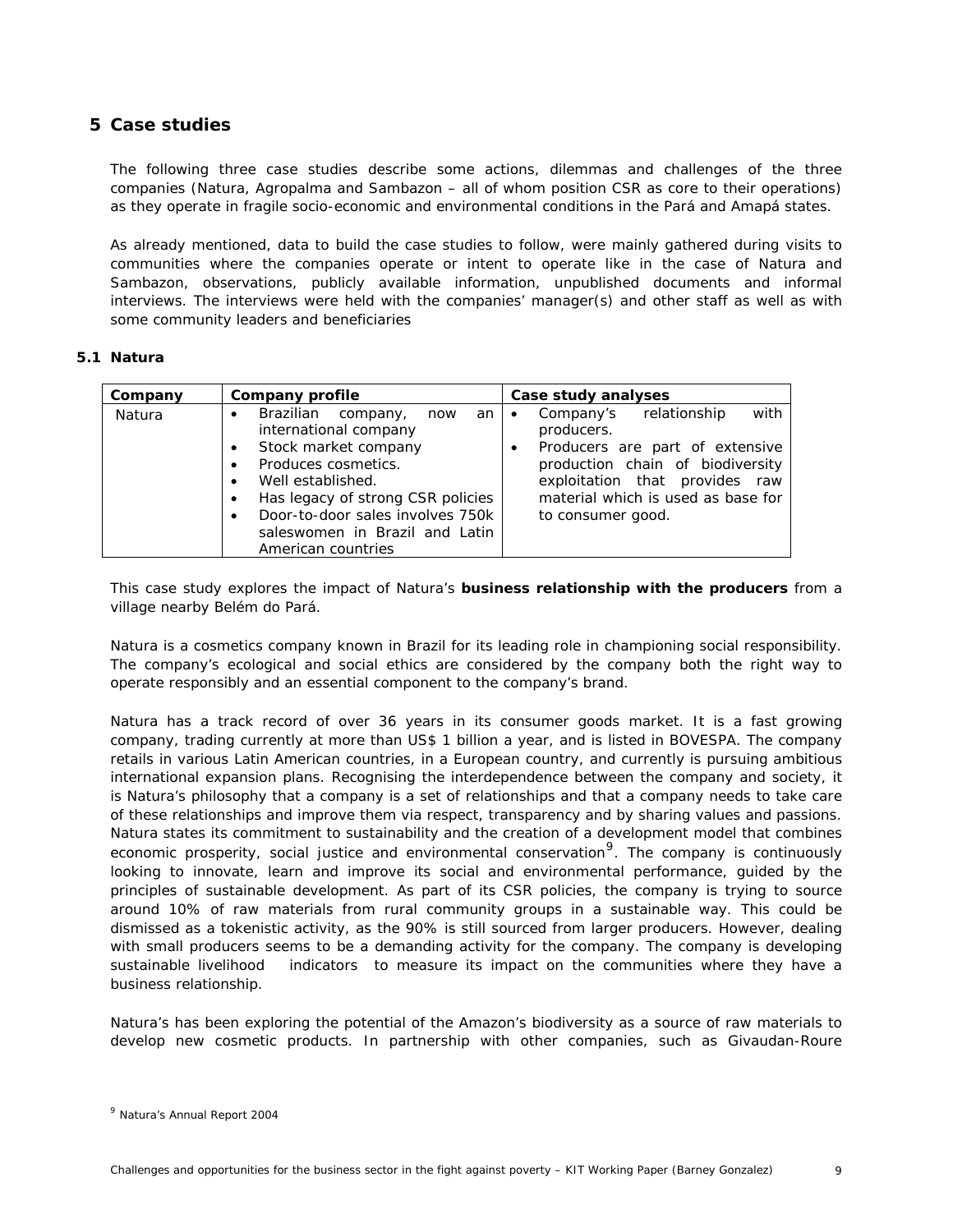<span id="page-15-0"></span>Corporation<sup>[10](#page-15-0)</sup> and Beraca-Brasmazon<sup>[11](#page-15-0)</sup> Priprioca (*Cyperus articulatus*) was identified as a raw material to be used in the production of perfumes. An essential oil is extracted from the priprioca's roots by Beraca-Brasmazon, and then used by Givaudan to prepare the priprioca fragrance (adding 50 new ingredients). The priprioca fragrance is then used by Natura as a base for a number of its perfumes and the cosmetic line EKOS. Priprioca is sourced from community organisations. The Association of Women of the Islands of Belém (MMIB- Movimento de Mulheres das Ilhas de Belém) is one of Natura's suppliers of priprioca. MMIB is a community based organisation with over 100 members located in the Cotijuba Island, in Belém, in the state of Pará.



**Figure 1. Natura's production chain for sourcing its raw materials** 

The women's association was formed in 1998 (with the support from a local NGO), in response to the lack of voice at the male dominated rural producers association. Early in 2003, the women's association was officially registered. Their main activities are geared towards access to education for its members and their children, income generation activities, and the development of their cultural identity.

Natura first made contact with the women's association (MMIB), in 2002, through a teacher at the Rural Federal University - UFRA<sup>[12](#page-15-0)</sup>. Following negotiations, the women's association and Natura signed a contract in 2003 for the production and purchase of priprioca. This agreement negatively impacted in the relationship that MMIB had with the  $NGO^{13}$  $NGO^{13}$  $NGO^{13}$  supporting the formation and consolidation of the group. The NGO did not agree with the terms of the contract between the two parties, and considered the price offered by Natura too low. The Company asked MMIB to identify 10 members that could produce the plant roots for the company. In exchange, the group would receive technical support and commitment that Natura would purchase priprioca on a regular basis for some (unspecified) years.

<sup>&</sup>lt;sup>10</sup> Giuvaudan-Roure Corporation is a well known Swiss public company of fragrances and flavours, established in 1820, committed to corporate Responsibility and Sustainability.

<sup>11</sup> Bereca-Brasmazon, Produces and distributes the **Rain Forest Specialties** line of products composed by Fixed Oils, Essencial Oils, Butters, clays and other amazonian specialties produced in the Amazon factory and refined in its factory in São Paulo.

<sup>&</sup>lt;sup>12</sup> The women's association had working relations with the Federal University. <sup>13</sup> The NGO thought that the price offered was too low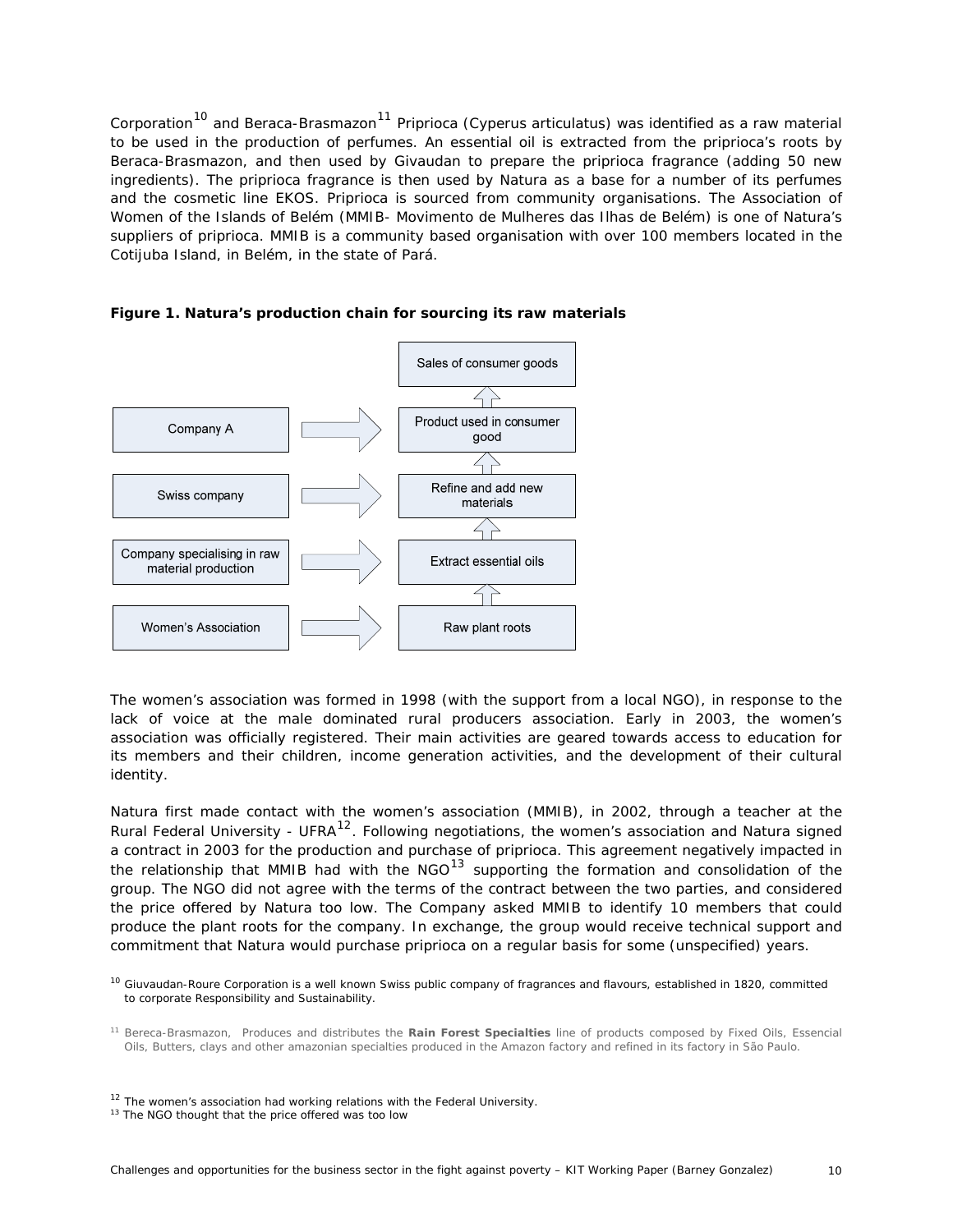<span id="page-16-0"></span>Meetings are held each year to plan each harvest and to negotiate the price and discuss quality issues, the harvesting process, and delivery. Natura staff, MMIB leaders, the 10 producers involved in the production of the plant root, and staff from the other two companies participate in the negotiation and planning meetings. The inclusion of representatives from all parties involved in the process is part of Natura's transparency policy. Their aim is to transparently negotiate price, establish clear responsibilities, and to reinforce the interdependencies that all would be affected if one of the organisations involved does not respond as agreed.

A women's association leader acknowledged that there may be an small element of exploitation in the final price paid<sup>[14](#page-16-0)</sup>. However, for her and the group, this is balanced out by the many *perceived* benefits of the partnership. The trading relationship with Natura has meant that those 10 members have been able to improve their living conditions (improvements to housing, access to education, etc). The women's association has been able to build their own site with the payments received from selling their stories and photos to the companies for the marketing of products as part of Natura's intellectual property rights policy. Antonia da Silva, the founding leader of the group, claims that the benefits of the relationship with Natura are not only economic. The lives of the whole group are changing; they are increasingly aware of the value of the Amazon forest and its biodiversity. This was changed by the knowledge being shared by the company. Antonia also thinks the group has been able to consolidate and achieve more in a shorter time due to the three companies' support for their activities.

An impact assessment study carried out by Instituto Peabiru<sup>[15](#page-16-0)</sup> for Natura concluded that in general the impact of the relation was positive in income terms. However the small scale of the operation was creating intra-community inequality and the group empowerment process was weak e.g. the group did not have the capacity to coordinate their activities with the rest of the community, to demand services from the government, or to respond to external threats, such as the impact of increasing migration on the deforestation of the island (the island population increased by 250% between 2001 and 2005). The group lacked knowledge of intellectual property rights and the environment, they lacked property titles and were continuing to use less effective traditional agricultural practices persistently. Shortly after, Natura sponsored the Instituto Peabiru to support the group with a leadership development project to empower women and youths to participate in the development of public policies. The impact of this training on women's self-esteem and awareness can be noted by the women's association leaders. Among possible indicators is the reduction of cases of gender based violence. Violence against women is widespread in the area and MMIB is planning to make the theme a focus of action in the near future.

Maria and Sonia, two of the producers, tell that the quality of life is better since they started to harvest the priprioca plant as they have been able to afford more and to improve the houses, buy furniture, and provide education for the children. The priprioca is harvested only once a year, the rest of the year Maria and Sonia plant vegetables as they have always done. This activity provides the regular income needed for the day to day expenses. Maria and Sonia also identified as a positive result the fact that their husbands have now joined the organisation and are actively participating in all activities including workshops run by the women's association on gender, citizenship, rights, etc.

Natura is working with the MMIB on the organic certification of the plant product (paid by the company). Both are also working on an environmental assessment of the nearby secondary forest<sup>[16](#page-16-0)</sup> to identify new potential biodiversity products. According to the technician the organic certification process may bring further changes as hygiene standards will have to improve.

<sup>&</sup>lt;sup>14</sup> Price was the argument of the local NGO for braking relations with MMIB.<br><sup>15</sup> Instituto Peabiru's mission is: "Generate value for the Amazonia biosocial diversity conservation". Peabiru works with the

establishment of bridges between the private sector, non-profit organizations and traditional rural communities.<br><sup>16</sup> Priprioca is planted in small canters. It is not available in the wild.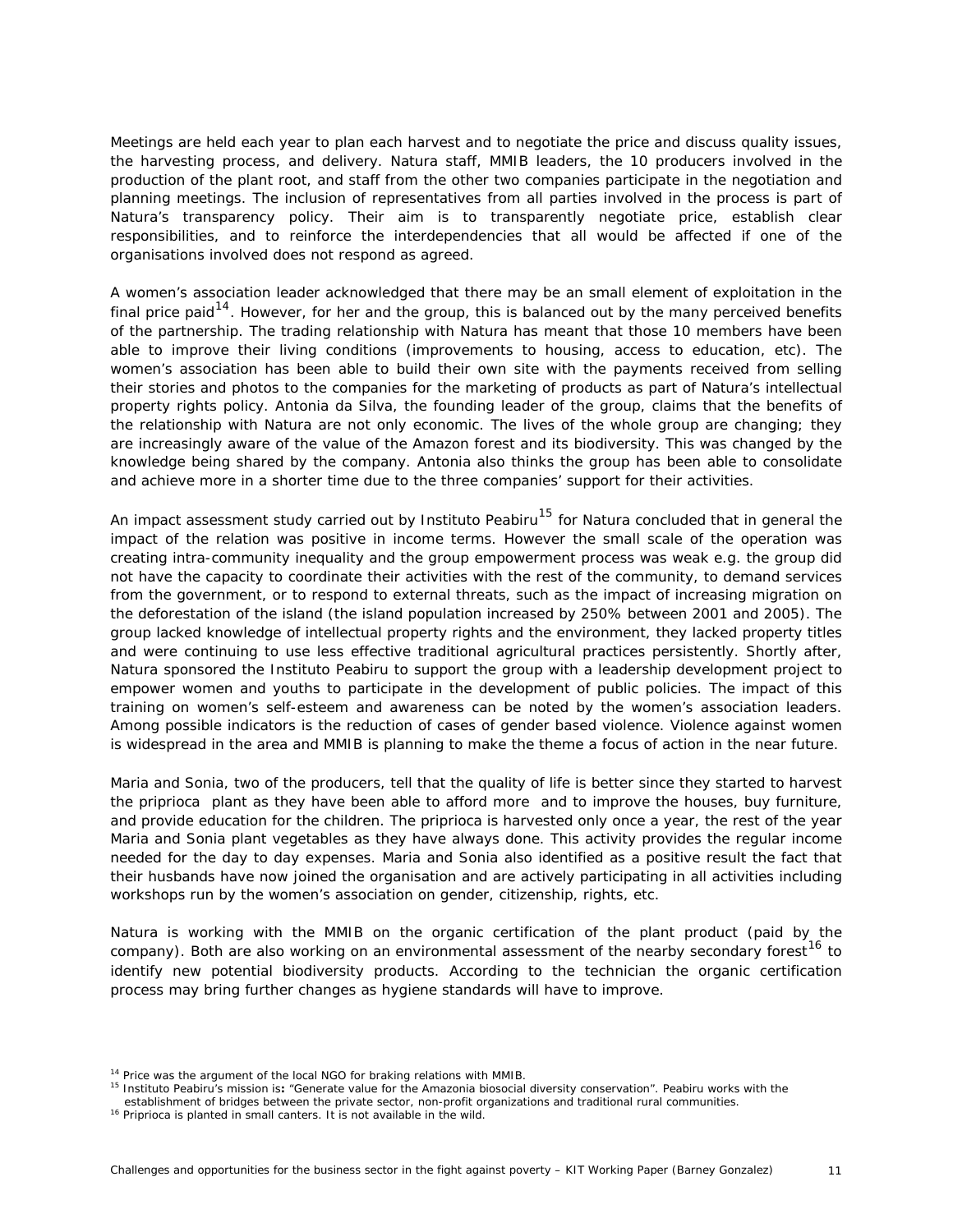<span id="page-17-0"></span>For the representatives of the companies, working with the women's association has been challenging and rewarding<sup>[17](#page-17-0)</sup>. They had to learn to motivate and work with communities that live in a subsistence and extractive economy. For the companies' representatives, the price negotiation process has been a new experience as previously they had only worked on traditional supply chains. The price negotiations meetings are used to foster transparent relationships and problems are openly discussed. The companies seem to realize that transforming biodiversity to an industrial scale and preserving the environment and including rural communities in their value chain, aren't necessarily contradictory, but that a win-win situation is possible. By working with the women's association, the company is trying to internalise transparency in its operation.

The business relationship between Natura and the women's association is an example of a positive but token CSR practice. The company is contributing to improve the quality of life of a small group of families while addressing environmental issues and market demands. Using Porter and Kramer's framework, we could say that the company's inside-out social impact has been positive, although very limited by the size of the group that benefits directly and especially confounded given the dimensions of rural poverty in the region. The provision of a market opportunity for rural women that previously were living on subsistence agriculture and their integration in the global markets can be perceived as a positive effect; the consequences of income inequality within the group and the community would be the negative collateral effect.

Other positive effects are also tainted by the inequitable sharing of trading relationship benefits, as experienced by those outside the trading group. The trading relationship and other company activities are improving the livelihood conditions and capabilities of a small group of women farmers and to some extent the rest of the community and the broader group through the cultural and educational activities; a small number of members of the group are developing their negotiation skills with the price negotiation process and production planning meetings. Unfortunately, those skills are not used by the group to negotiate in other spheres, suggesting lack of empowerment in the process.

Although the company deliberately sought to work with women farmers, this does not necessarily mean that gender relations (such as women's rights in the community and on issues such as land ownership), are fully considered. How can companies deal with these issues? How can company's internalise gender relations in their work? Other less positive effects are the uncertainty regarding the long-term sustainability of the relation (the product cycle life could be as short as 5 years), and the lack of a clear exit strategy from Natura.

The case also highlights the importance (for the community) of working partnerships between companies and the community organisation supplier of raw material and not as a consumer of the company products. When comparing the two CSR frameworks, it is evident that Prahalad and Hart's approach is not yet being adopted by the company, but rather an strategy of market inclusion as suppliers has been taken.

And Outside-in impact would be the new dilemma and challenge the company is currently facing in the relationship with the women's association and other neighbouring communities supplying priprioca to the company. Indigenous and traditional (old-settlers) communities in the Amazon have a right to claim the genetic patrimony of the Amazon products and the traditional knowledge associated with its use, as part of intellectual property rights. Priprioca is such product. According to recent Brazilian legislation, this means that Natura is obliged to acknowledge this right and to compensate the communities financially for the use of this patrimony<sup>[18](#page-17-0)</sup>. In this relation, the company faces the following dilemmas: How to channel what could be vast amounts of money for the group without

<sup>&</sup>lt;sup>17</sup> Based on interviews conducted by the Institute Peabiru, 2006.<br><sup>18</sup> In fact Natura did signed an agreement with another community that supplies priprioca (where access to traditional knowledge and genetic information occurred – Boa Vista do Acará, in Acará, Pará. Access to traditional knowledge was also made in the Ver-o-Peso market, by recognizing the herbalist association (Ver-As-Ervas) with the knowledge rights.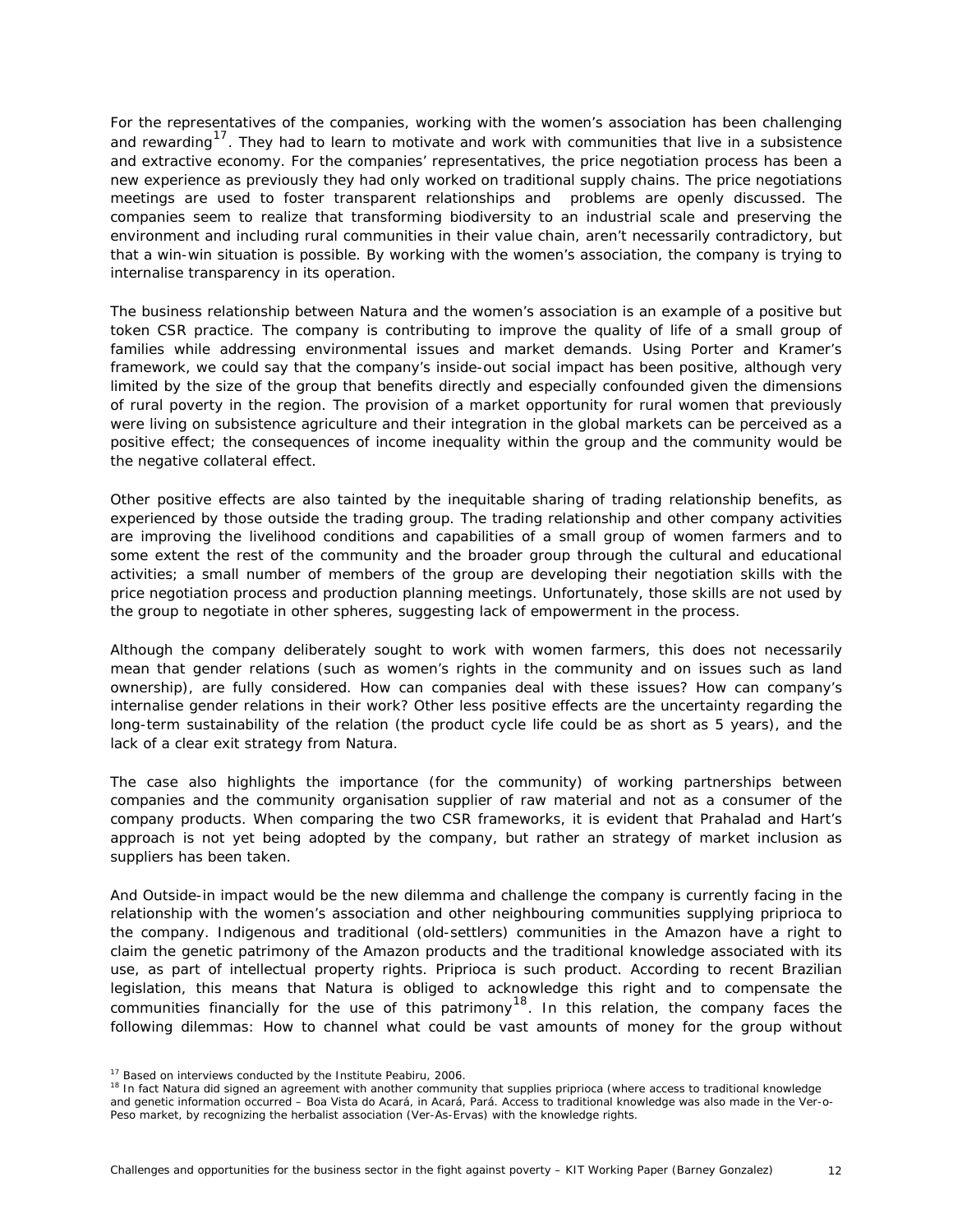<span id="page-18-0"></span>having a negative impact on the social fabric of the community and the group?; How to avoid corruption so that the money does not end in the hands of only few? How to make sure it benefits the whole community no just the women's association as the plant's roots are a genetic patrimony to all in the area?

Through the women's association, Natura has a business relationship with only a small group of women producers. This facilitates the management and the success of the operation, but also limits its potential to significantly contribute to poverty alleviation for the whole community. Can the company scale up this business strategy on its own? Or should alliances with civil society organisations be a better strategy? Natura is walking on a fine line: one wrong move and the community group relations could be harmed Although the company has some social development expertise, it is not its core business. Unintended harm could be avoided by developing partnerships with other relevant actors in society. Learning from this experience should provide the company with valuable information for future operations.

Developing systems to monitor and measure the social impact on the communities of the company's operation in a way that communities can report on their perceived impact, was identified by Natura's staff, as an important area that needed work. It should be organisations with expertise on social issues to execute such studies. The results of these impact reports could then be used to develop business strategies and develop partnerships.

Further research on Natura's activities could help develop and crystallize their knowledge and thus contribute to the wider debate on the role of business in poverty alleviation and the partnerships which are needed to achieve this.

Also further discussion and research is needed on the concept of win- win, or rather business expectations of CSR and the role of partnerships. The fact that businesses and linkages to local producers will change local community patterns is something that can be dealt with by civil society organisations. For example the fact that gender relations aren't always taken into account, even though women's groups are being supported, is something that companies can't address on their own. But how to deal with this and how to formulate cooperation between the public and the private sector? What is the role of the company, what is the role of civil society and what about the communities? The above example and conclusions do recognise that cooperation is needed, but how?

## **5.2 Agropalma**

| Company   | <b>Company profile</b>                                                                                                                       | Case study analyses                                                                                                                 |
|-----------|----------------------------------------------------------------------------------------------------------------------------------------------|-------------------------------------------------------------------------------------------------------------------------------------|
| Agropalma | Brazilian company.<br>$\bullet$<br>Produces palm oil for cosmetics,<br>food and production industry.<br>Seeking to expand production in<br>٠ | with<br>Company's relationships<br>three levels of government<br>(municipal, state, federal) in<br>implementing a Family Production |
|           | response to increased market<br>demand                                                                                                       | Program for palm oil.                                                                                                               |

This case study illustrates the difficulties and dilemmas Agropalma faces by working in partnership with the **three levels of government** while trying to implement its CSR policies and contribute to poverty reduction.

Agropalma is a Brazilian company part of the Agropalma Group that controls the production chain of palm oil (for food, cosmetics and other production industries) trading in international and national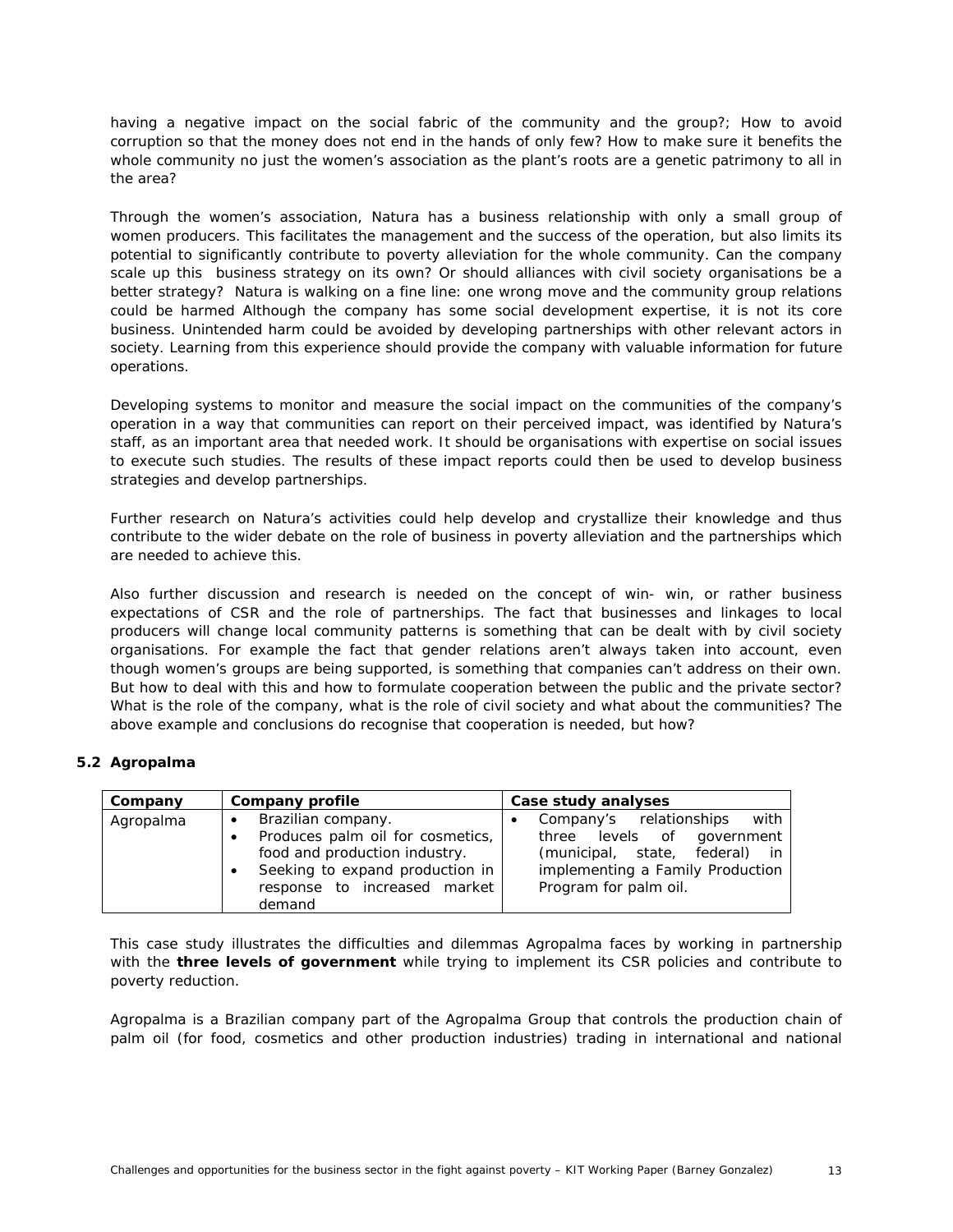<span id="page-19-0"></span>markets. Agropalma's sales account for 80% of the domestic production of palm oil with annual sales of US\$ 222 million for 2006, of which 10% where exported<sup>[19](#page-19-0)</sup> (source: Agropalma)

Agropalma's main operations are in four municipalities 150 km south of Belém $^{20}$  $^{20}$  $^{20}$ , where the company has a processing plant and over 110 thousand hectares of land: divided into 80% of mandatory conservation area; and 30% for cultivating the dendezeiro<sup>[21](#page-19-0)</sup> palm (Vermeulen, 2006). After soybean, oil palm is the second biggest world oil market; around 28 million tons are produced annually. Global production double the last ten year and is expected to double during the next decade. Oil price is in its best moment considering the last 15 years (US\$ 840/ton). The increasing market demand of this versatile product, used for food and non-food industries, is becoming an environment issue as, in Colombia and Asia, people are cutting tropical forests to create extensive plantations.<sup>[22](#page-19-0)</sup>

Agropalma is a member of the Roundtable on Sustainable Palm Oil (RSPO) a leading initiative to promote sustainable production and use of palm oil, and is guided by the principles and criteria of this international alliance. This means that the company is committed to transparency, regulatory compliance, long term financial and economic sustainability, better production practice, social and environmental responsibility, and to the implementation and dissemination of social and environmental responsibilities as a business practice among it suppliers. Agropalma also states its commitment to the Millennium Development Goals.

The increased global demand for palm oil and the potential to develop bio diesel, a new sub-product, from the residuals obtained in oil extraction is driving the company to increase its plantations by at least fifteen thousand hectares. This increase poses significant environmental sustainability and social responsibility challenges to Agropalma: *How should the company increase production without promoting mono-plantations or regional deforestation, whilst also upholding their commitments to the MDGs? How should Agropalma involve income-poor rural families, living in the adjacent areas where the company operates, without promoting deforestation? Will the production of palm oil affect the production of food for consumption? Will access to basic services improve?* 

In 2002, Agropalma developed a Dendezeiro Family Production Program in partnership with three different government institutions: a municipal government; a state land institute; and a federal government bank. The Dendezeiro Family Production Program was initially available to 500 low-income families and community groups that lived in subsistence economies. The program worked by the different government institutions each providing specific services:

- The state land institute would legally allocate each family 10 to 12 hectares of mainly deforested land $^{23}$  $^{23}$  $^{23}$  which, between Dendezeiro plantations, farmers could cultivate for their subsistence farming.
- The federal bank would provide credit to the families to plant and maintain the palm trees, and ensure a monthly basic income during the three years before production. The conditions were 4% interest a year, to be repaid in seven years.
- The municipality would support the selection process of the families; provide infrastructure e.g. school, roads, and demarcation of the land.

<sup>&</sup>lt;sup>19</sup> Considering a Us\$/Real rate of 1 real equals 2 US dollars, annual sales for 2006 -R\$ 444,91 million and exported US\$ 21,6 milhões (55% less than 2005). In 2007 exports will be even lower due to US\$/Real rate.

<sup>20</sup> In the municipalities of Acará, Moju,Tailândia and Tomé-Açú

<sup>&</sup>lt;sup>21</sup> Dendezeiro palm is West African in origin, and only grows in the tropics. The dendezeiro arrived in Brazil centuries ago with the slave trade. Indonesia and Malaysia are the world's main producers of this type of palm oil. In Latin America, Brazil, Ecuador, and Colombia are the main producers.<br><sup>22</sup> In Brazilian Amazonia dendezeiros are being planted in degraded pasture land (there are more than 5 million hectares appropriate

for plantations, where only 100 k are used with dendezeiros.)<br><sup>23</sup> This amount of land was considered the minimum to ensure plant cultivation is competitive. The quality of the land in the Amazon is very poor. The practice is to burn and clear 3 to 4 hectares, after 4 year of cultivation the land is too poor, and then a new area of forest is burned.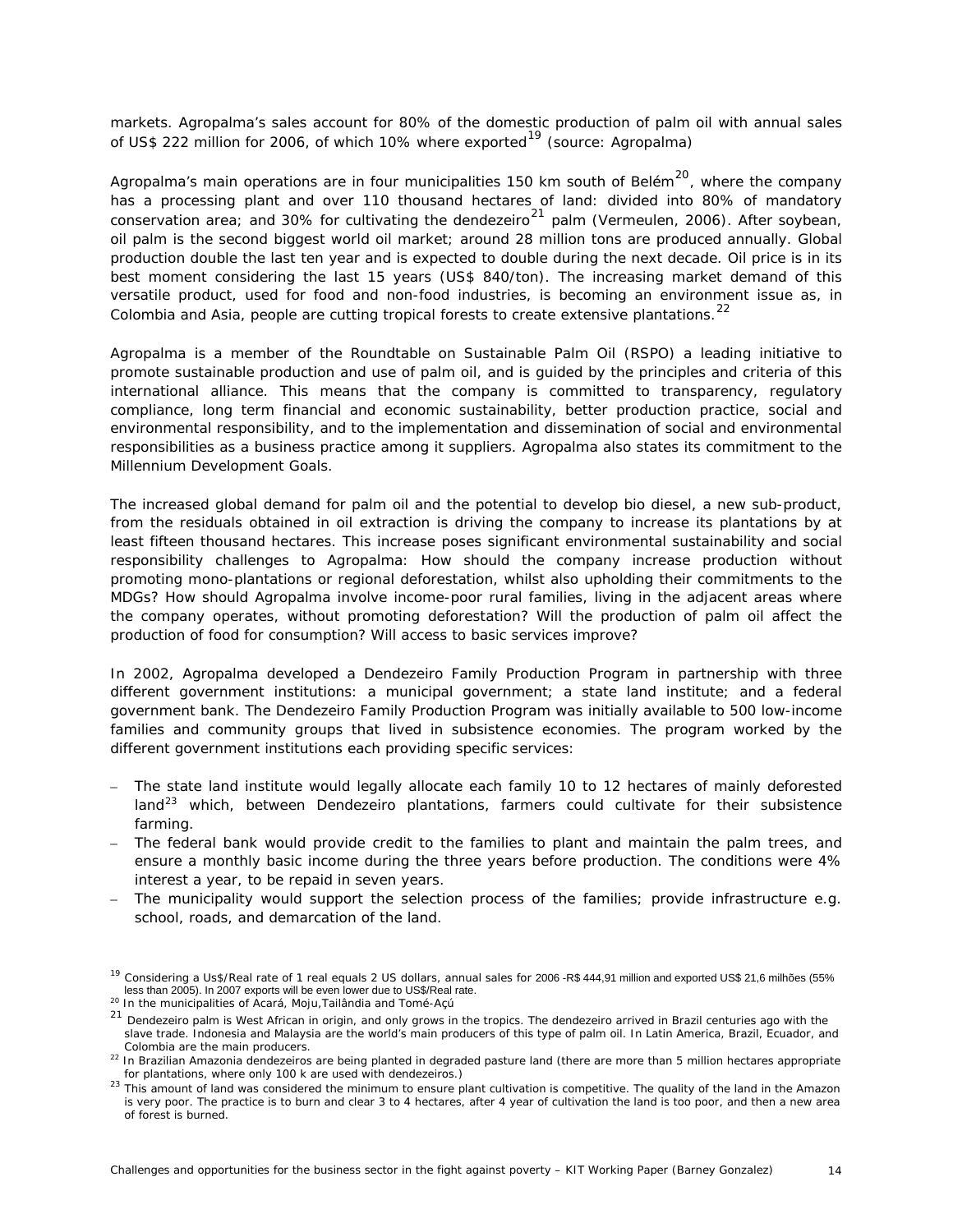– Agropalma would provide technical equipment, training and support, and guaranteed to buy the families' products for 25 years. The company would hire a number of staff to support the families, provide equipment for personal protection, and transport for products such as fertilizers, equipment, and tools.

Agropalma was surprised to learn that just over 150 families agreed to join the scheme. This may be because the local population is used to surviving on limited income obtained from extractive activities such as logging, fishing, or their traditional subsistence agriculture that requires limited market engagement. Local farmers are not used to dealing with the demands of the market, and factors such as product quality and the reliability of the supply flow are not part of their traditional considerations. Changing this "subsistence culture" seems to be one of the main challenges for the company. Low levels of interest may also be attributed to local government institutions, which had neither the capacity to attract the intended 500 families, nor implement the program with such a large number. The program was thus scaled down to include 150 families, and be implemented in three phases to cover 50 families each year. The last 50 families will start production in 2007.

The first 50 families collected 2,000 tons of palm-oil fruits in 2005. The families' average income increased from R\$60 (US\$28.71) per month before the scheme to an average R\$750 (US\$358.93) per family with the first harvest. This income level is comparable to average earnings in the richer areas in the south of Brazil. After year seven, when the families have finished paying the loan, the income per family is expected to increase to about R\$ 24,000,00 per year (US\$11,488,00).

Agropalma has invested over US\$ 1 million in this scheme, which will provide 150 families with income comparable to the country's better off areas, and access to education, transport, and energy. This investment will also deliver much needed supplies of raw material to the company. Agropalma negotiated the integration of the communities into the government scheme "Luz no Campo" (Light for the Countryside) with the federal government, to provide the communities with 33.9 km of electricity network. This is a clear example of Porter and Kramer's *outside-in impact* and demonstrates the power that companies can have in negotiating services that are needed for the effectiveness of the company's supply chain, while also generating direct benefits for the communities where they operate. It is important to note that by involving small holders as fruit suppliers, Agropalma is consciously seeking new ways of expanding its plantation which is more inclusive but also avoids increasing land-ownership in an area where land invasion is a daily event.

Families participating in the scheme are finding a reason to be organised in associations by meeting monthly with the different institutions to discuss issues and negotiate solutions to the benefit of their communities. The associations are not only learning to manage their day to day activities but are also gaining bargaining power as they start to demand more services from the municipality and Agropalma.

The municipal government's inability to deliver the promised infrastructure, combined with families expecting the promised services, meant that Agropalma had to step in and build and maintain the school, build the roads, and provide a bus service to the community. This distorts the company's usual power relations with the community and gives Agropalma a situation of excessive power.

Agropalma is facing dilemmas on the demarcation between the company's, and the local government's, responsibilities and obligations towards the communities. Operating in a region where the presence and the capacity of the state (at all levels – municipal, state and federal) are weak or almost non-existent, Agropalma should be seeking solutions to questions such as: How to support local communities' lack of access to basic services like transport, health, and education without creating dependency and disempowering local communities and taking over the role of the state? How to empower local communities to claim those basic services from the state? How to strengthen the state to improve it social investment capacity? What obligations and claims does the company have *vis à vis* the government? This also raises questions such as: In this case, by blurring the role of the state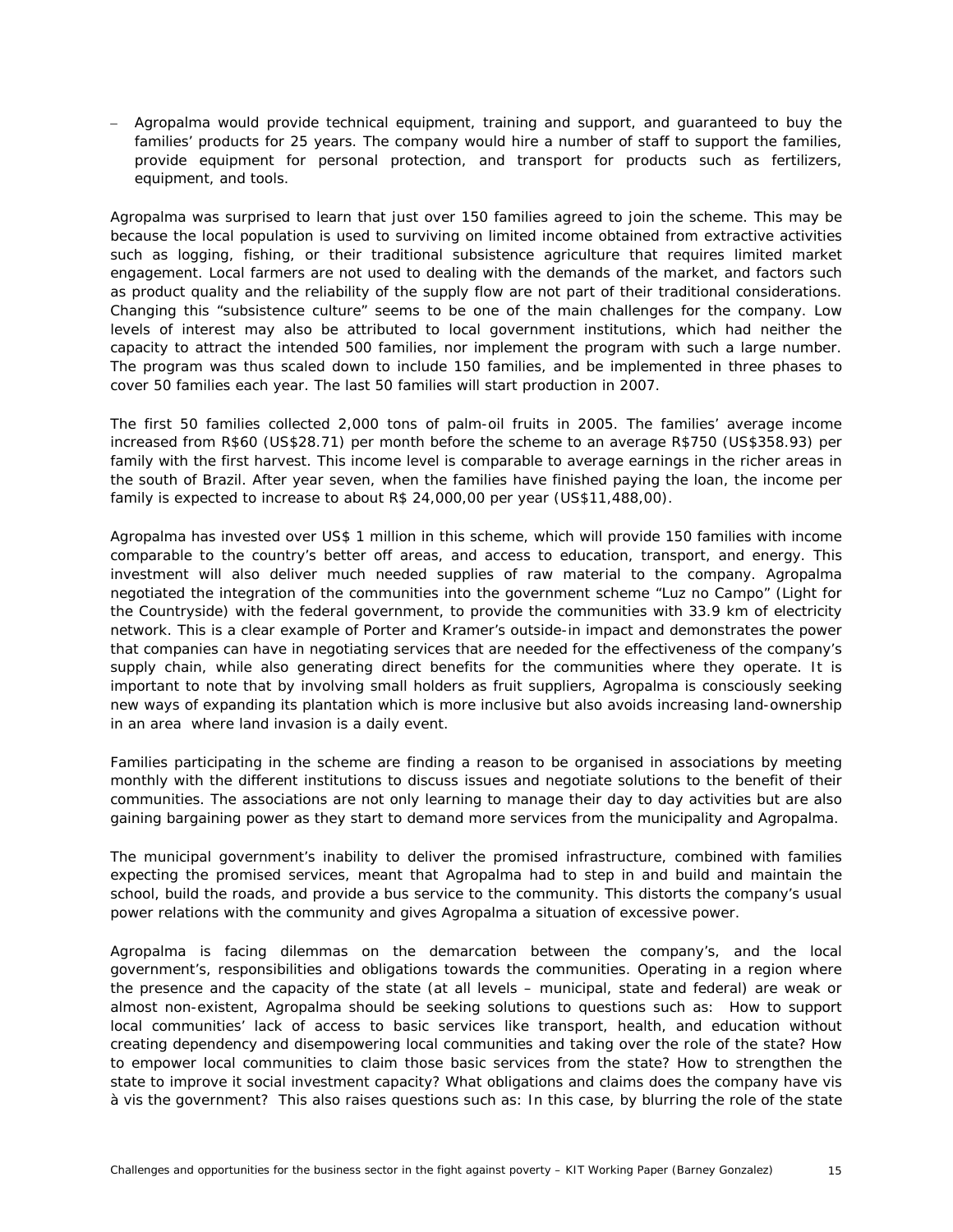<span id="page-21-0"></span>the company has increased power and how is Agropalma going to be accountable to the communities? Is it accountability even feasible? How are communities going to manage economic sustainability if the price of palm oil price goes down, or diseases occurs, etc.? How high are the risks for the families sustainable livelihoods when they engage in a the scheme with AgroPalma?

Furthermore, the company faces other social issues that impact their operations. For example, a high percentage of its over 2000 employees are single young men with low levels of education from another state (Maranhão), where poverty is worst than in the region. These young people are expending a high percentage of their income on prostitution and alcohol, increasing, among other problems, violence in the communities and sexually transmitted diseases. Dealing with these issues is yet another major challenge for their ethical and socially responsible policies and their contribution to the MDGs. Agropalma is now seeking to develop partnerships with NGOs realizing that their skills and knowledge are also needed. Peabiru a local NGO is now working with Agropalma on the development and application of bio-social indicators and the design of an action plan to tackle some of the issues mentioned.

A stable community with access to basic education and social services is an essential condition for Agropalma's business success. This case study highlights the importance that the outside–in and inside-out linkages and interdependence have on the competitiveness of the business. It also shows how the boundaries between the private and public spheres become blurred due to the lack of the local government's capacity to fulfil is obligations and the need of the company to expand its market. The small-scale farmers included in the company's project seem to be holding the company to account for the government's lack of compliance with its obligations as defined in the agreement. The company is responding to the community's claims without holding the local government to account. Agropalma clearly needs to build alliances with other local actors operating in the area in order to support the local government to fulfil its own responsibilities. This project raises many other questions such as: *How does the project benefit women in these communities? Are women entitlements ensured? Do communities and women in particular, have a voice in the company's project? If increased income heightens inequalities within the communities, how will this affect the relation with the rest of the community? What other collateral effects will this bring, e.g. increased migration to the area? How to integrate poor neighbours that are not palm oil fruit producers? How to stop illegal hunting, timber extraction for charcoal production or hard wood trading in the large Agropalma conservation area? How to avoid land-less farmers to invade Agropalma conservation area as pressure goes up? How to transform neighbours into partners for development?* 

The major question here is: What is the role of the company, government and NGO's in these questions? More research should be done on these roles, based on all the above issues that have been raised. A new division of roles is the result of a new role for companies. CSR requires the involvement not only of businesses, but also other actors. Also farmers themselves should be included, who are often forgotten.

## **5.3 Sambazon**

| Company  | Company profile                                                                                                                                                                                          | Case study analyses                                                                                                                            |
|----------|----------------------------------------------------------------------------------------------------------------------------------------------------------------------------------------------------------|------------------------------------------------------------------------------------------------------------------------------------------------|
| Sambazon | US - Brazil company<br>$\bullet$<br>Sources local Amazon açaí fruit<br>for health food products, sold $\bullet$<br>worldwide<br>experiencing<br><b>New</b><br>company,<br>rapid growth, forecasted<br>to | with<br>relationship<br>Company's<br>producers<br>Producers<br>scale<br>small<br>are<br>based farmers and<br>community<br>farming cooperatives |
|          | continue                                                                                                                                                                                                 |                                                                                                                                                |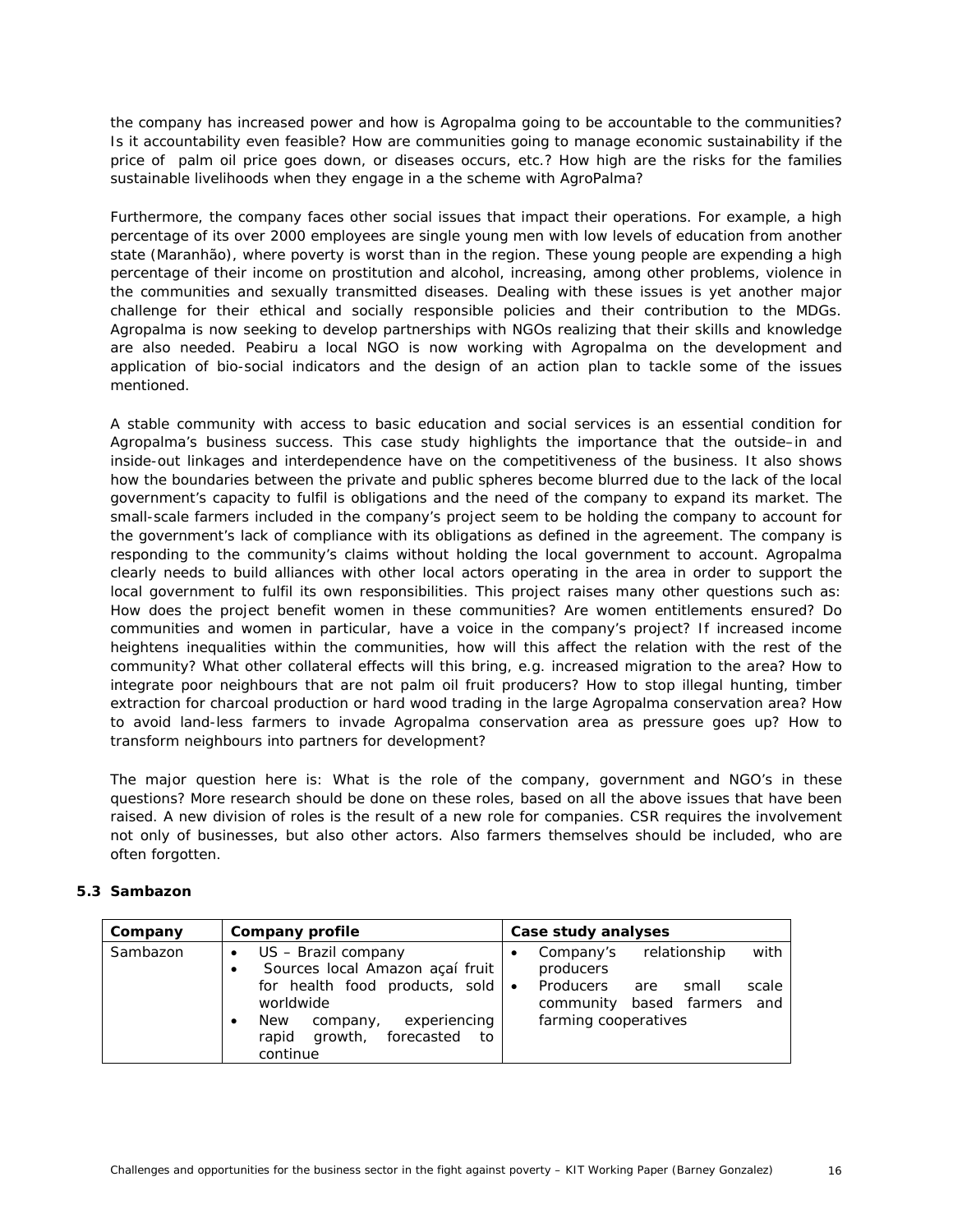The final case study describes the challenges of a fairly new and successful company that has increasing market demand and is trying to establish partnerships with community-based farmer groups as a strategy to increase their supply of raw material, while including small–scale farmers in its value chain.

Sambazon is a fairly new USA based company that openly markets is sustainable management of Amazon biodiversity. The company started in trading 2000 and in 2006 built an industrial processing facility in the State of Amapá. Sambazon aims to work together with local communities, NGOs, governments and the private sector to achieve economic success through the development of a new business model based on sustainable development, fair trade principles, and organic sustainable family agriculture.

While travelling in Brazil, one of the company founders discovered the natural energy and nutritious benefits of a local açaí fruit that is an essential ingredient in the local diet. Today, Sambazon's products are sold in virtually every health food store and juice bar in the US. The company has a line of products based on açaí, such as frozen fruit pulp, smoothies, sorbets, and other dietary supplements sold throughout the world. Sambazon's markets are growing rapidly. In 2006, the company was trading 10 times more product than the previous year and the forecast for coming years continues to be one of further growth.

Sambazon is working with local NGOs to build the supply chain of organic and sustainable açaí. The company has a network of over two hundred families directly or indirectly involved in supplying organically certified and fairly traded açaí fruit. The company aims to purchase 70% of the açaí fruit from cooperatives or associations of small farmers and 30% from bigger growers. Sambazon is still in the early days of achieving this aim..

The company intends to frequently visit the small farmer groups to strengthen the relationship and aims to provide support in the following ways:

- Development of management plans
- Organic certification of their land
- Proper management training by qualified personal
- Assurance of fruit acceptance of 100% of their production
- Fair Trade pricing principles
- Non Timber Forest Products certification
- Adequate transport to their fruit if necessary
- Money advancement to cover for the initial investment on the harvest
- Technical information on the quality of their fruit

The president of one of a local community group (not currently a producer for the company) visited Sambazon to explore the possibility of them becoming one of the suppliers. The meeting was facilitated by a local NGO. Sambazon explained the basic support that the company could provide to the community group once an agreement was reached. The problems the company is facing with associations and cooperatives were also explained, as follows.

Sambazon experiences bottlenecks in the production chain: the limited supply of fruit holding back market growth. There are two main reasons. First, the açaí fruit is highly perishable. Açaí needs to be harvested, by hand, in the evening and should arrive in the factory within 12 hours if not cooled and a maximum of 72 hours if it is refrigerated. Any delays in the delivery negatively affect the quality of the product, quickly rendering it unusable for processing. Second, the small-scale farmers and cooperatives often lack the capacity to deal with the demanding trading relationships. Cultural practices, the lack of skills and experience to coordinate and handle harvesting and transport of large volumes of product, as well as the way the product is packed for long distant transport, were identified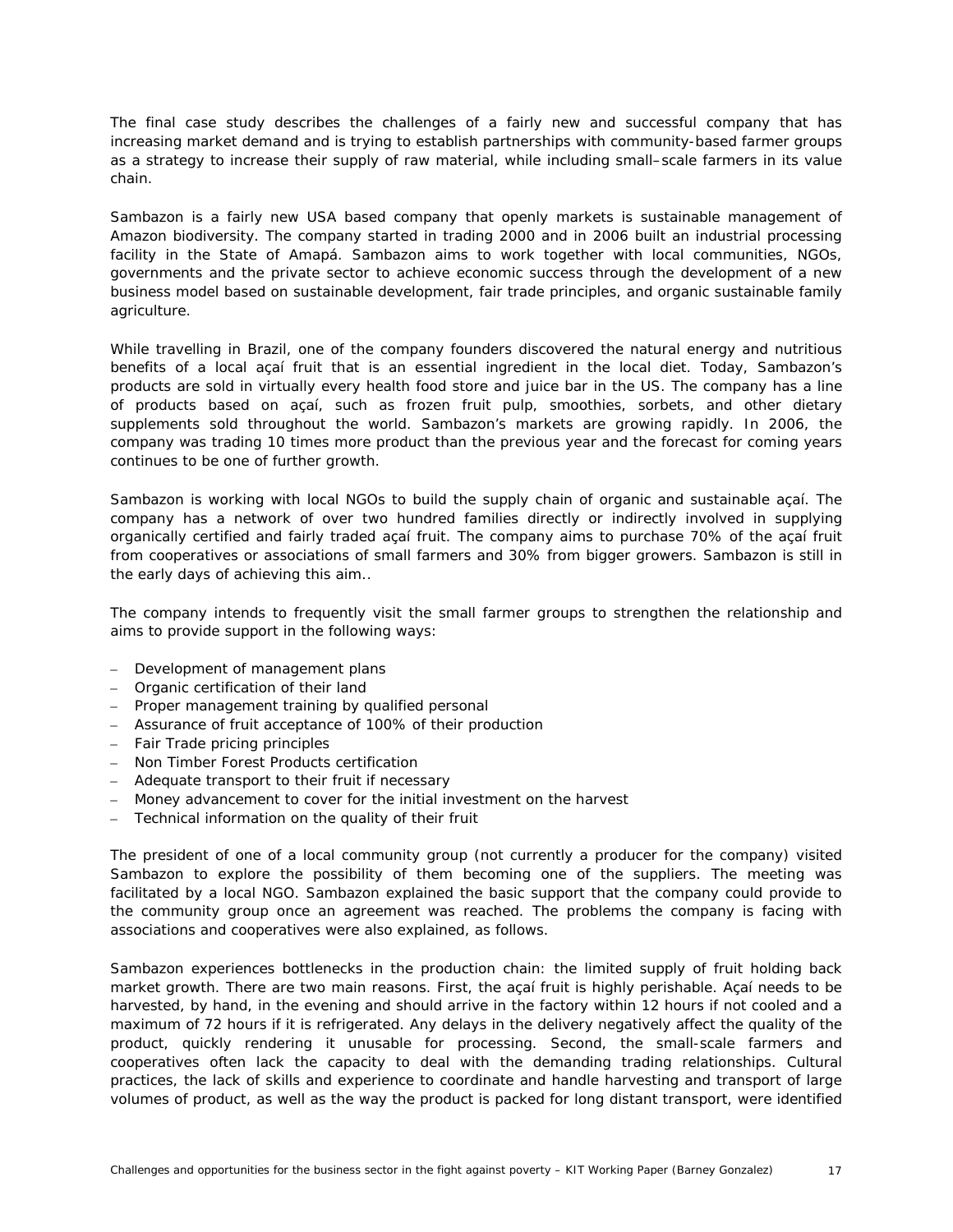<span id="page-23-0"></span>as key issues. Such bottlenecks in supply are exacerbated by the rapid increase in international demand of the product. These are clear examples of the outside-in impacts identified by Porter and Kramer's framework.

For many thousand of years the indigenous groups and new settlers have harvested and transported açaí in traditional baskets designed to hold small quantities. Changing to plastic baskets would be desirable in business terms as it would increase the efficiency of the process and diminish the amount of fruit lost due to packaging conditions during transportation of large quantities<sup>[24](#page-23-0)</sup>. However, the potential environmental implications of this change pose a dilemma and a challenge to Sambazon's sustainability values. Traditional cultural practices mean that broken baskets are disposed in the river or forest; plastic basket disposed in similar ways would clearly cause significant environmental pollution.

Sambazon is also exploring a partnership with Peabiru a local NGO to collect biodiversity and social indicators related to the supply of açaí. Using the collected information as a benchmark would allow Sambazon to measure the impact of the trading relationship on the communities in the future. Today, after one year of work, the biosocial indicators' draft protocol is a piece of work that will help Sambazon to better understand its challenges and to design a strategy to tackle emerging issues.

Sambazon states that it is actively seeking to promote sustainability and to have a positive impact on the livelihoods of the Ribeirinhos (poor river-side settlers) and other economically excluded groups through the commercialization of the açaí berry. The company was recently awarded a prestigious entrepreneurial award for their market driven strategy that benefits low income communities. While, the community association is seeking to be part of Sambazon's açaí value chain as it provides an opportunity to access secure markets, and acquire technical and business skills. Furthermore, income benefits from trading açaí are now higher than from forest clearing activities and logging.

Sambazon as the other companies is also struggling with dilemmas such as: How to respond to increasing market demand while including low-income communities in the chain? How to support communities to move from traditional subsistence culture to production for global markets?

Sambazon is currently not developing strategies to apply Prahalad and Hart poverty alleviation through consumption. Sambazon do not appear to consider men and women as separate stakeholders for the supply chain. However, the visit to the factory revealed that women were the majority of employees at the laboratories and at the processing plant. Analysis of Sambazon mainly suggests Porter and Kramer's Outside-in impact is most applicable. Infrastructure, e.g. access to electricity for running the plant, producers capacity to deliver, and culture seem to be the main impacts the outside situation has on the smooth running of this fairly new business. The company offers small producers a number of services, e.g. credit, technical support, regular visits, that aim to facilitate the participation of smallscale farmers, some of which are women, in their value chain as suppliers.

Açaí is a main staple and vital for food safety. With exports there is a threat in the future that the product will be too expensive and will disappear from popular homes. This is an issue which is important for the communities, but is something that is contradictory to the aims of the company. What can Sambazon do to avoid this issue? It is an important aspect of CSR that increases in importance as food security is an escalating threat.

 $24$  Now plastic baskets are mandatory due to new state legislation in Pará state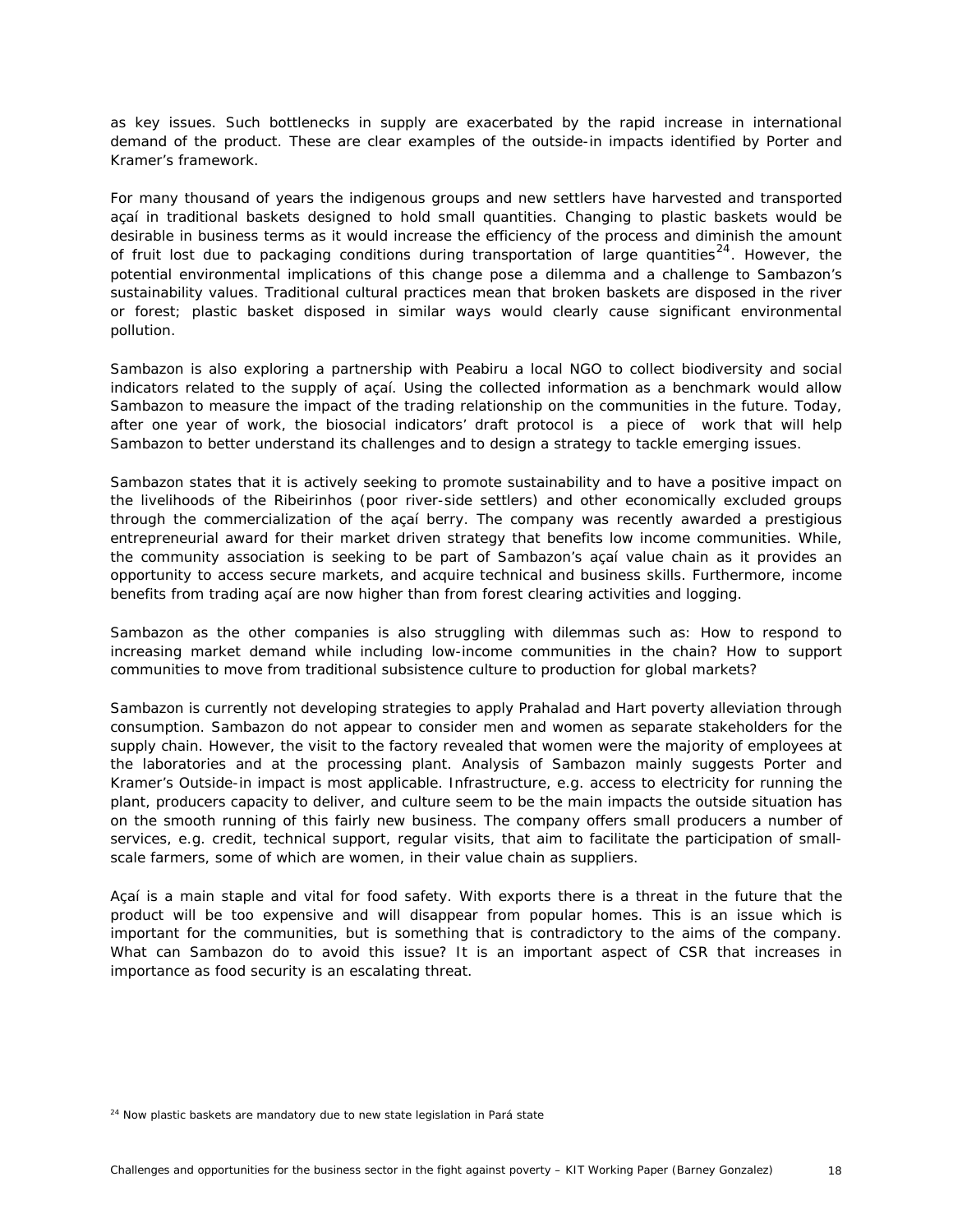# <span id="page-24-0"></span>**6 Emerging issues and preliminary conclusions**

The most useful theoretical framework for understanding the CSR approaches of the three companies in the relation with rural communities is ob Porter and Kramer's. In the instance of our three case studies, Porter and Kramer's framework of analysing the social impact of the value chain and insideout and outside-in interdependence between the society and the company is a relevant instrument to understand how companies assess the impact of the CSR policies and strategies and manage relationships with suppliers. However, it's important to continue seeking different theories to deepen our understanding of the impacts of CSR approaches and strategies being used by companies.

None of the studied companies are approaching CSR through Prahalad and Hart focus on the poor as consumers who can be lifted out of poverty through consumption. It is a curious contradiction, as many companies in the global market place *do* perceive communities as potential markets. Whether Natura, Agropalma or Sambazon will change this perception in the future is uncertain, and new and innovative business models would be needed if this did change.

The idea of looking at the consumers at the bottom of the pyramid, from a development perspective, is a rather controversial theory. Increasingly companies are developing strategies to tap the markets at the bottom of the pyramid, that are not really geared to having a positive impact on poverty alleviation but rather on increasing companies profits. The result of these new marketing strategies seems to be the increasing debt capacity of families in products that at the end have a negative effect in the families' capacity to cover basic needs such as health, education and food.

Currently, small-scale farmers are essential to the three companies' value chain. Through this relationship, these farmers, living at the riverside and rural areas of the Amazon Estuary, are increasingly more connected to the global market and are slowly moving away from subsistence economies. This brings considerable, positive and negative, change for the communities. The assumption that economic development has been generally beneficial ignores the wealth of evidence documenting the polarizing outcomes of economic development interventions.

 Agricultural products are bought as raw materials to be processed into final products that communities are not necessarily familiar with. Engaging in a trading relationship to only extract products risks a neo-colonial approach where suppliers do not understand the market they are serving. These communities also have the right to enjoy the social and economic benefits of being part of the global market. They are citizen not just suppliers. How to change this, and how to increase the small-scale producer's negotiating power in their business relationships with the private sector are still major challenges? How to also include the perspective of Prahalad and Hart, but in a way that really benefits vulnerable communities by increasing access to critical products a better prices?

The major themes emerging from Porter and Kramer's inside-out social impacts of the three companies include:

– *Market demand*: The companies' CSR policies and increasing global demand for the products seem to be the main driver for engaging with small-scale producers. The use of the biodiversity-rich Amazon provides a unique market opportunity but also a great sustainability challenge. Small-scale farmers provide the companies a strategy to reduce their impact on the Amazon while able to report on their contribution to poverty alleviation. The inclusion of these groups in the companies' value chains is also essential to the companies' ability to achieve economic growth while complying with their ethical commitments to forest and biodiversity conservation, and poverty alleviation. Some questions arising: *What kind of relationship are CSR policies and strategies creating? What is different from traditional supplier relationships? Are producers being used as just suppliers? What is in the relationship for producers? What is changing with this approach? Is there a way of balancing*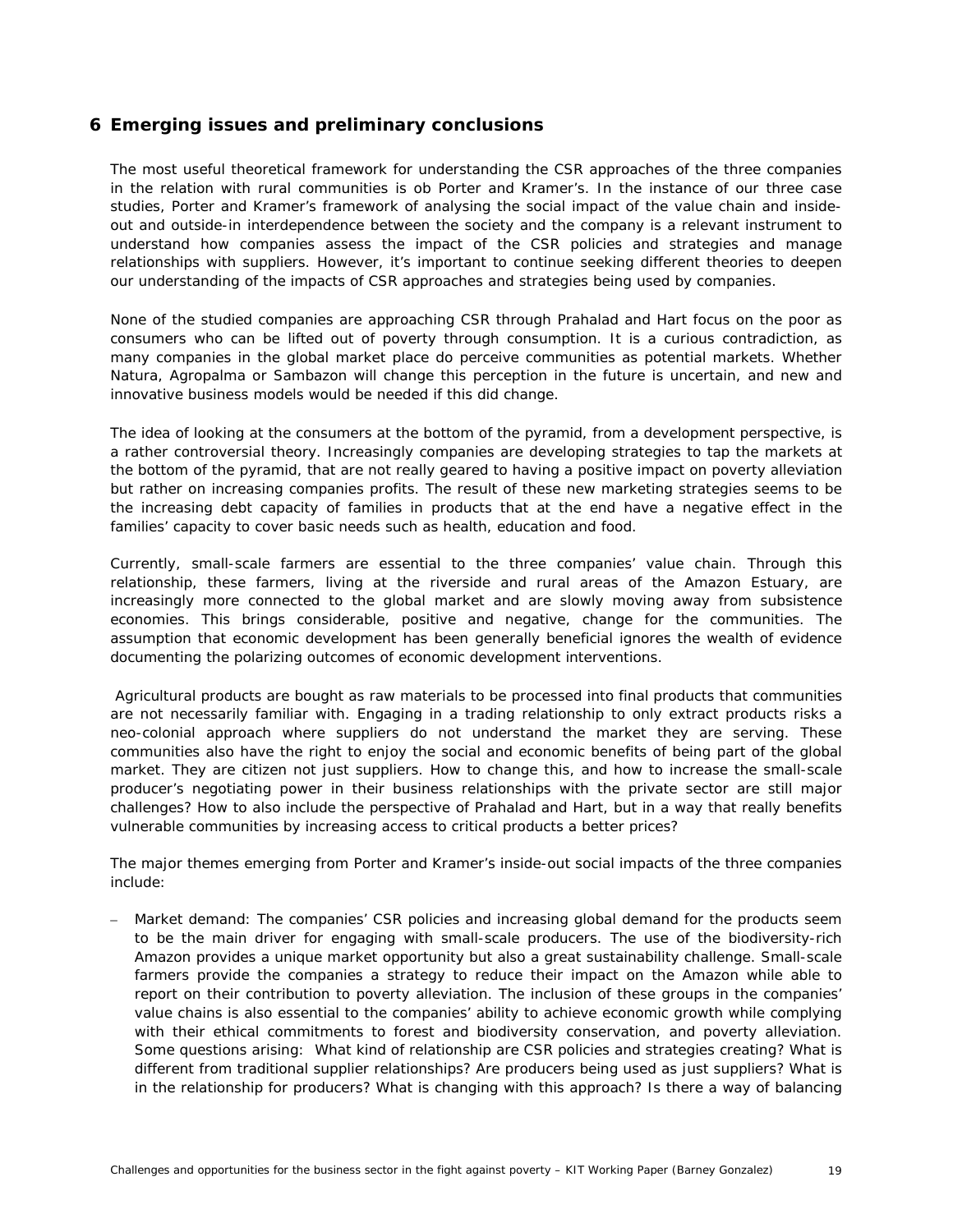*the companies' power? What is the impact of this market demand on bio-diversity? How can companies balance market opportunities with impact on bio-diversity and poverty alleviation?* 

- *Equality:* The trading relationship between company and communities bring income inequality to the communities where they operate. As we have demonstrated, Natura is only directly benefiting 10 women and their families in this specific community. Agropalma is directly benefiting 150 families. Income differences and access to other resources will bring inequality into the group and the community. Existing differences will widen and inequality will emerge or deepen. *How are these companies going to address this inequality being created? Are the groups going to become a social leader or be isolated from the rest of the community?*
- *Gender:* Natura had actively looked for women groups as suppliers. However, this does not mean that the company has a clear gender equality strategy for the project, nor does it ensure that women have decision-making power or access to assets and resources in the process. (For example, land property rights). Agropalma policies did not specifically target women; the family is used as the unit. In fact men are the main work force in collecting of the palm oil fruit, while women are expected to collect what is left on the ground. Domestic violence, prostitution and related health issues are a problem to the stability of the business operation. Sambazon neither seems to be targeting women as suppliers. However, women were the majority of its work force at the factory. *Do these companies have gender equity policies? Do they consider women and men as separate stakeholders? Do they have polices or strategies to address domestic violence, so prevalent in the area?*
- *Relevance:* Natura and Agropalma's project with local suppliers are currently benefiting a small number of people. Their efforts become more relevant if they are planning to learn from the experience and expand their activities at a later stage. By contrast, Sambazon is aiming for 60% of its raw material to come from small-scale producers. But, *Is systematic learning part of the way the companies operate? How do they internalise the learning? Is the learning being translated into company policies that are implemented?* The companies seem to be collecting bio-diversity and social indicators with the objective of measuring impact. *Would they be able to convert the findings into business strategies that benefit the producers?*
- *Capacity development*: The inclusion of small-scale farmers in the value chain is contributing to the development of human capacities and environmental awareness. The business relationship helps in the transfer of technical knowledge and business skills. But, *why these capacities are not being transferred to other spheres? E.g. in applying new knowledge to other agricultural products? Or to negotiate better health services or better migration policies? Why are these new capacities not empowering the communities? Are paternalistic approaches hindering empowerment? Are producers trapped in unequal business relations?*
- *Other benefits*: In the three case studies, small-scale producers benefit from the trading relationship by increased access to resources and assets e.g. land titles, credit, access to education, electricity, etc. These benefits are either provided by the company (e.g. Sambazon provide short term credit); negotiated by the company with other actors (e.g. Agropalma's agreement with the state government to provide electricity to the community); or, in the case of Natura, are donated to some educational activities of the group. These benefits also have a negative collateral e.g. *Are companies using top down and paternalistic interventions that would hinder empowerment processes? Are women and other excluded groups included in the decisionmaking processes? All these are questions which we need to be able to answer.*

The major themes emerging from Porter and Kramer's outside-in impacts of the three companies include: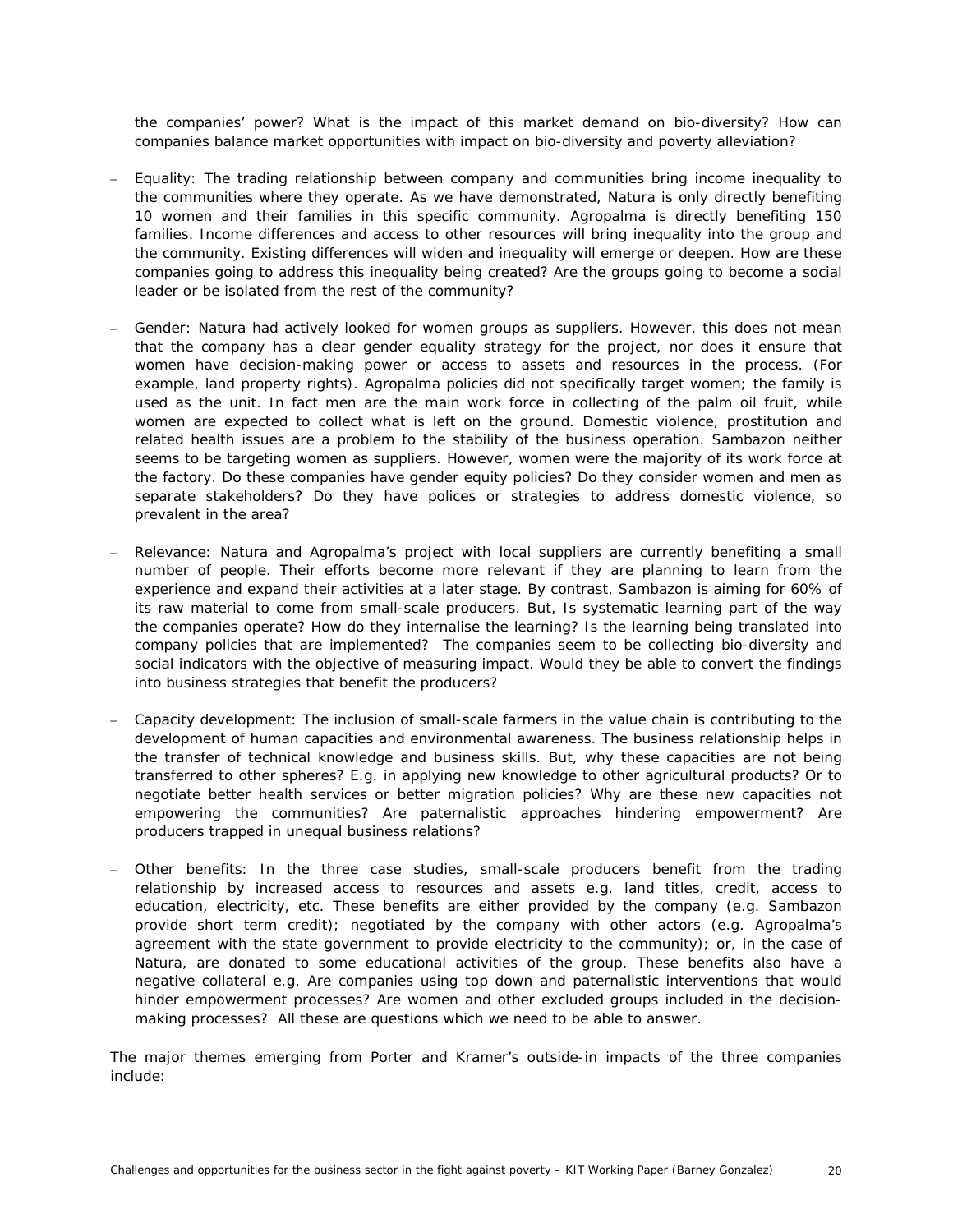- *Lack of enabling environment:* The lack of capacity of local government to provide basic services such as health, education, skills training, transport, electricity, etc to its rural communities is a major bottleneck for companies operating in international markets. Lack of qualified humans resources, infrastructure and other business related services and weak or corrupt governments pushes companies to deliver those services to be able to operate. *Who has the obligation to deliver what? And who has the right to claim what?* The market demands of the company, and the urgency of what need to be delivered to the market, pushes companies to provide services that are commonly thought to be a government obligation. The private and public spheres obligations start to blend. Agropalma offers an example where a weak local government is unable to deliver and their lack of service delivery is compensated by the company. The pertinent question is: *Is the local government obliged to deliver, particular services to particular communities because the company needs that stability or because is their duty to deliver those services to the communities If the government is not present or very weak how is the company to be involved?*
- *Local livelihoods:* Inclusion of small-scale farmers brings challenges in terms of logistics, technology and also in terms of culture. The "Amazon Culture" or "subsistence culture" is considered by the companies as one of the major challenges. The rural communities have a different sense of priorities; their subsistence economy provides basic security and the lack of access to basic services (e.g. education, health, and information) is their reality. Moving out of this reality entails risk taking for small-scale producers. This is a concept not fully understood by many companies, who deal with fast moving and demanding global markets. In practice, these differences manifest themselves in small-scale farmers' lack of skills and knowledge to deal with the demands of international or national – markets that extend beyond their own direct experience. But: *Is culture*  a way of creating hierarchies between producers and the company? Or a way to define the *boundaries between inclusion and exclusion? From a sustainable livelihoods perspective, what are the risks for local communities to become involved and how are they dealt with? To what extent are social and economic sustainability (e.g. secured access to markets) addressed?*
- *Partnership development*: The companies are all seeking to develop partnerships with local NGOs or government institutions. This strategy seeks support, services, and knowledge from these actors in order to strengthen the operationalisation of their CSR strategies or increase the impact of the business relationship with economically excluded groups. *Would NGOs or other institutions working*  with companies be able to be critical of the way their work? Are companies ready for trade-off *between profits for inclusion and better social impact? Would trust become an issue affecting the relationship?*

## **Recommendations for further action and research and KIT's role**

The purpose of this working paper was to explore the actions, strategies, dilemmas and bottlenecks faced by three companies in their attempt to contribute to sustainability and poverty alleviation through their business operations. A number of questions were raised in the analysis of the companies' relations with small-scale suppliers of raw materials. The questions refer to the complexity of development and the issues that should be looked at, beyond the companies' direct interests. These are typical issues which should be addressed by KIT in further research aiming to deepen the understanding of the changing roles, responsibilities and relations (partnerships and alliances) of the different actors involved in the development process such as businesses, governments and civil society.

The paper shows that there are challenges but also opportunities to bridge the gap between global markets, global demands and local suppliers and consumers and sustainability issues. KIT can play a role in these with its approach to knowledge generation, learning and its expertise in social development, sustainable economic development (working closely with the private sector in the development of pro-poor strategies) and governance and citizenship issues.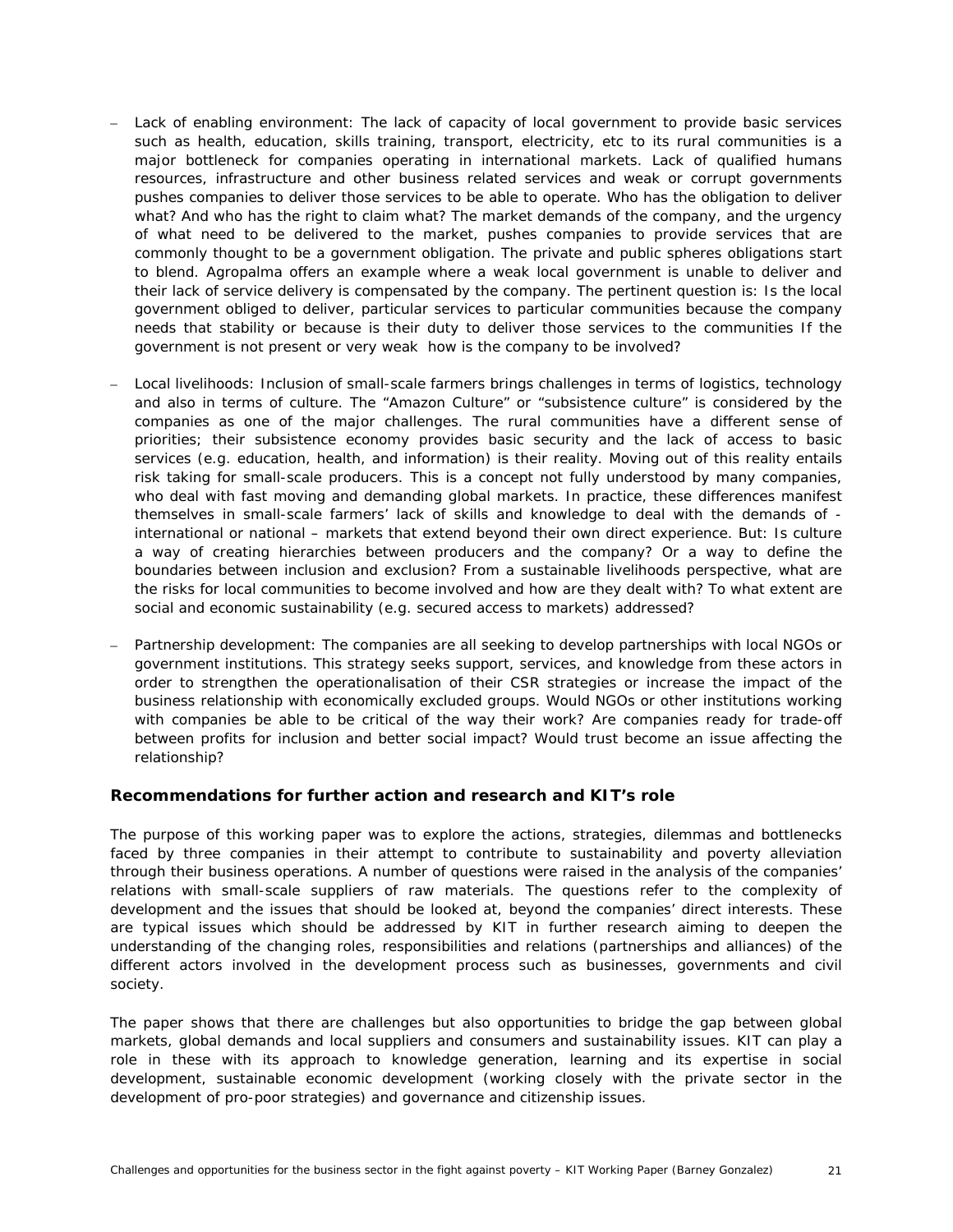## <span id="page-27-0"></span>**References**

Apel Consultorias and CCDA presentation, *Projecto Roda Quilombola, Plataforma de Creacion e Irradiation de Tecnologias Socials, October 2006*

Bakan, J. (2004) *The corporations – The pathological pursuit of profit and power.* London: Constable

Beraca-Brasmazon:<http://www.beraca.com/hpc/en/page.php?cod=1>

Bovespa, Sao Paolo Stock Exchange: <http://www.bovespa.com.br/Companies/NovoMercadoSpecial/NovoMercadoi.htm>

CEPAL, *Panorama Social de America Latina 2006*

Comin, A. A., CEBRAP (Centro Brasileiro de Pesquisas).

CMIBRIEF, *Corporate Social Responsibility of Multinational Corporations*, January 2007, Volume 6 No.2

DIEESE, Departamento Intersindical de Estatísticas e Estudos Socioeconômicos; [www.dieese.org.br](http://www.dieese.org.br/)

Elkington, J. (1997) *Cannibals with Forks*, UK

Fischer R.M., M. Bose, P. da Rocha Borba, ReVista, Harvard Review of Latin America, David Rochefeller Center, Fall 2006,<http://drclas.fas.harvard.edu/revista/articles/view/894>

Givaudan Roure Corporation:

<http://www.givaudan.com/givcom/jsp/channelViewUtil.jsp?channel=Our%20Company/Sustainability>

Global Compact: [http://www.unglobalcompact.org](http://www.unglobalcompact.org/)

Glover, D. *Monsanto and Smallholder Farmers: A Case-study on Corporate Accountability.* Working Paper 277, IDS, Citizenship DRC.

IFAD:<http://www.ruralpovertyportal.org/english/regions/americas/bra/index.htm>

Instituto Peabiru: <http://www.peabiru.org.br/index3.htm>

Kolstad, I (2006) Why *Firms should not always Maximize Profits*, CMI WORKING PAPER, WP2006:11, CHR. Michelsen Institute, Bergen, Norway

Meirelles Filho, João Carlos (2006) *O Livro de Ouro da Amazônia*, 5th edition, Rio de Janeiro, Ediouro

Monsueto, S. E., A. Flavia and A. Braz Golgher (2006), *Desigualdades de Remuneraciones en Brasil,* Revista Cepal 90, Dic 2006

Porter, M. and M.R. Kramer (2006) *Strategy and Society*: *The Link between Competitive Advantage and Corporate Social Responsibility,* Harvard Business Review, Online version, 2006 [http://www.hbsp.org](http://www.hbsp.org/) 

Prahalad, C.K. and S.L. Hart (2002) *The Fortune at the Bottom of the Pyramid,* First Quarter, 2002, <http://www.changemakers.net/library/temp/fortunepyramid.cfm>

UNDP (2006) Human Development Report 2006